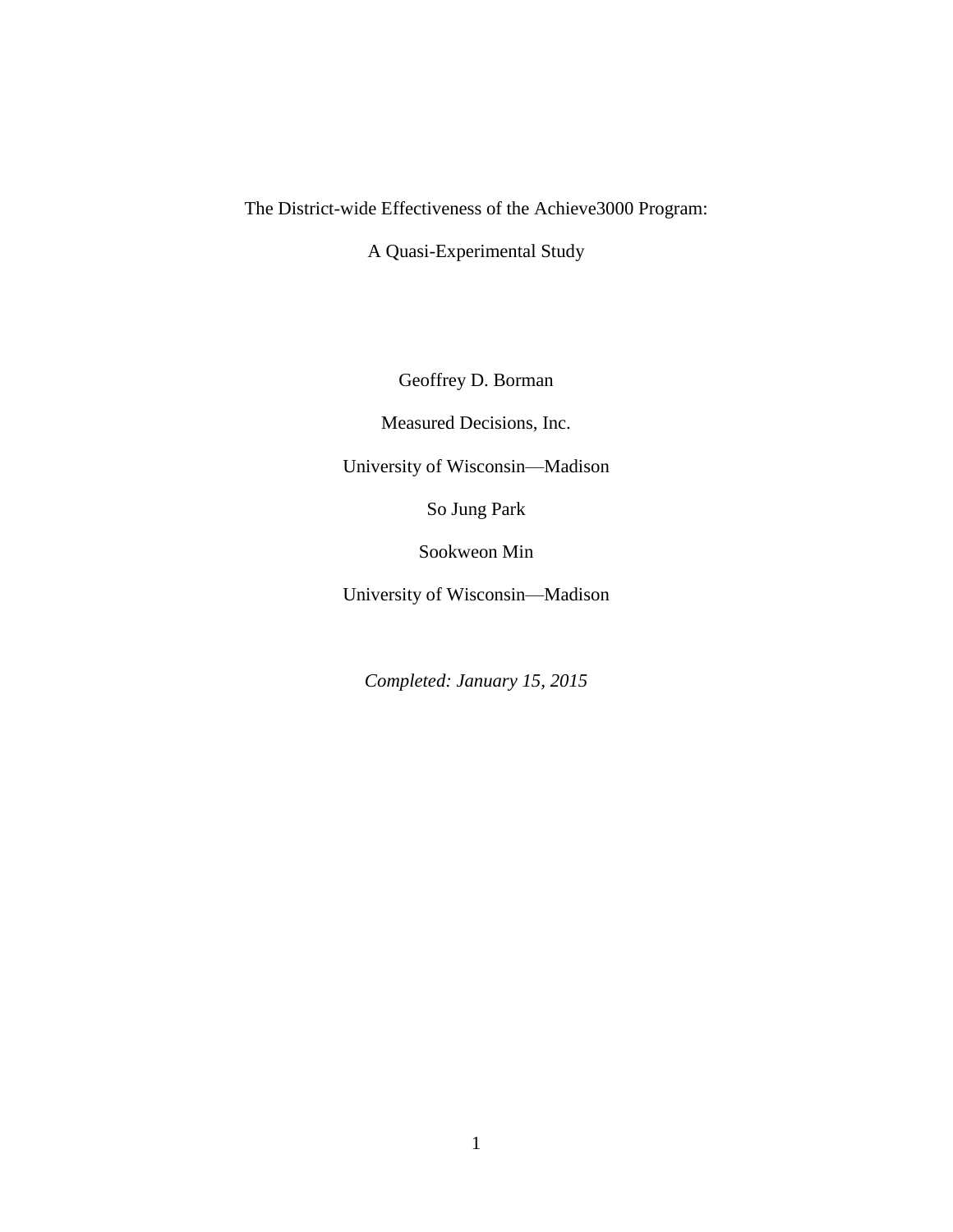#### *Introduction*

A significant body of research has demonstrated the importance of literacy skills for students' overall academic success (e.g., Cunningham & Stanovich, 1998). In particular, scholars have emphasized improving students' literacy in the early grades as crucial to helping promote long-term academic success (Whitehurst & Lanigan, 2001). Currently, however, a number of students are struggling with literacy in American schools. According to the National Center for Educational Statistics (NCES, 2011), approximately two-thirds of  $4<sup>th</sup>$  and  $8<sup>th</sup>$  grade students are not successful in reaching proficient-level reading scores. In order to successfully meet the high demands on students in literacy, there have been numerous programs and interventions for the development of students' literacy using various strategies.

The Achieve3000 programs are designed to improve students' reading and writing skills by differentiated online instruction. Achieve3000 programs are promulgated on the idea that high levels of reading and writing skills play a crucial role in students' academic success, college readiness, and preparation for the job market (Achieve3000, 2014). In order to move students to higher levels of reading and writing proficiency, Achieve3000 programs teach all students at their individual reading levels, while continually challenging them to achieve the next level of success (Achieve3000, 2014). By providing students differentiated instruction, the program intends to meet the educational needs of individual students effectively, and also to prepare them to thrive in the society in the long run (Achieve3000, 2014).

Achieve3000 has specific program options for students in various grade levels: *KidBiz3000* (for grades 2-5); *TeenBiz3000* (for grades 6-8); and *Empower3000* (for

2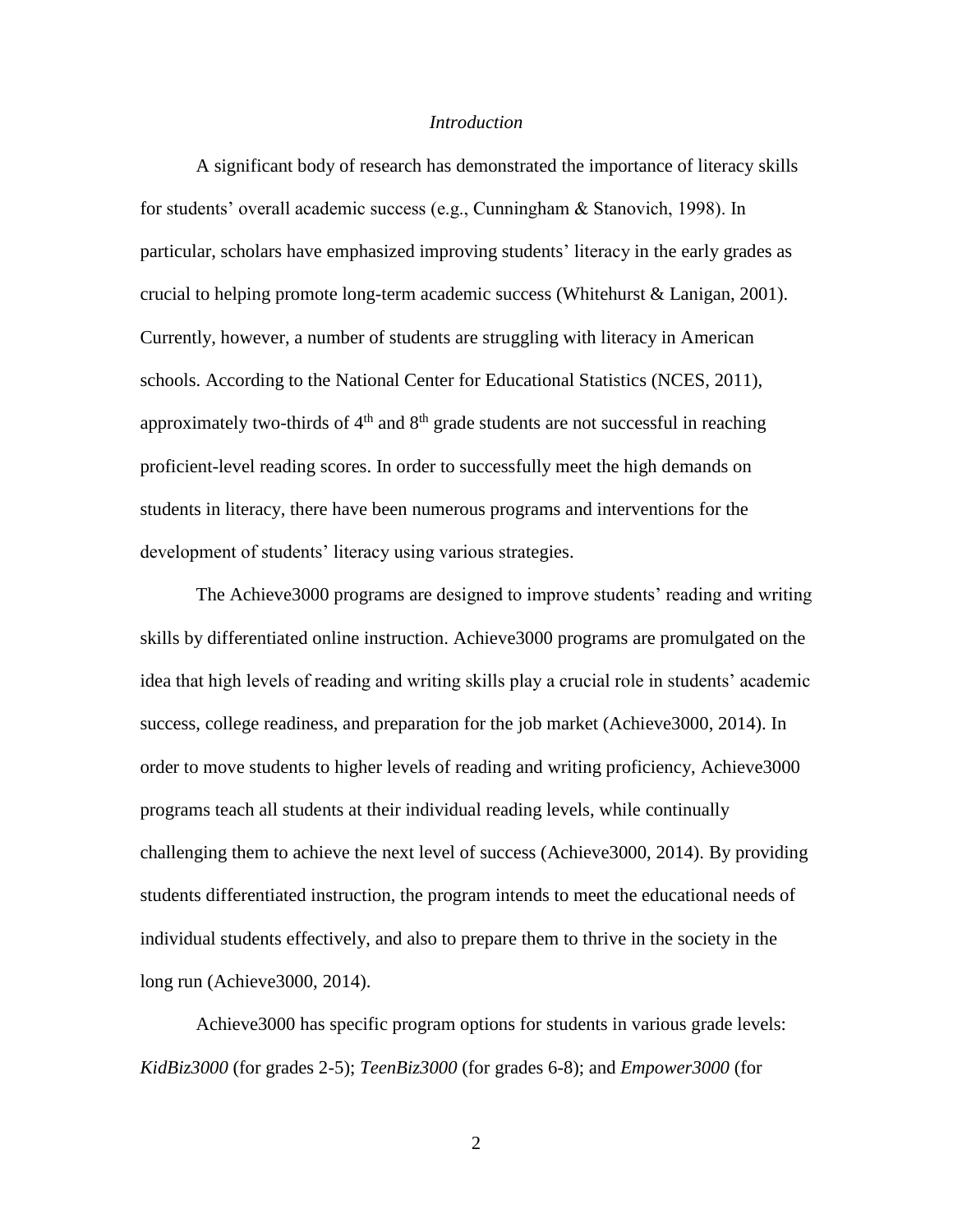grades 9-12). These programs are designed to help students read at their Lexile®/reading level by providing them differentiated online instruction, which adjusts content according to each student's Lexile®/reading level. All of the programs align with the objectives of the Common Core State Standards to provide students the content area literacy skills they need to succeed on the standards (Achieve3000, 2014). In addition, Achieve3000 products offer programs for diverse student groups, including English language learners (ELLs), struggling readers, and adult learners. To be specific, the program for ELLs, *Achieve Language*, provides additional support to English language learners as well as to their teachers in order to effectively meet ELL students' linguistic needs. The program for struggling students, *Achieve Intervention*, offers intensive-evidence based intervention to students who are reading below their level to close the learning gaps among students. The program for adult learners, *Spark3000*, focuses on improving learners' literacy skills and so helping their success in career (Achieve3000, 2014).

Correlational and pre-post evaluations of Achieve3000 have shown Lexile®/reading growth across all grade levels. Greater gains were realized for participating students who completed at least two reading sessions per week, students who scored 75% or higher on the multiple choice activity, students who scored below grade level (two or more years), and students who were English Language Learners (National Lexile Study, 2014). In this evaluation of Achieve3000, we utilize student-level data from Chula Vista, California to assess the pre-to-post California Standards Test (CST) English-language-arts achievement outcomes for Achieve3000 students relative to a comparison group of students from the district formed using Inverse Probability-of-Treatment Weighting propensity score matching methods.

3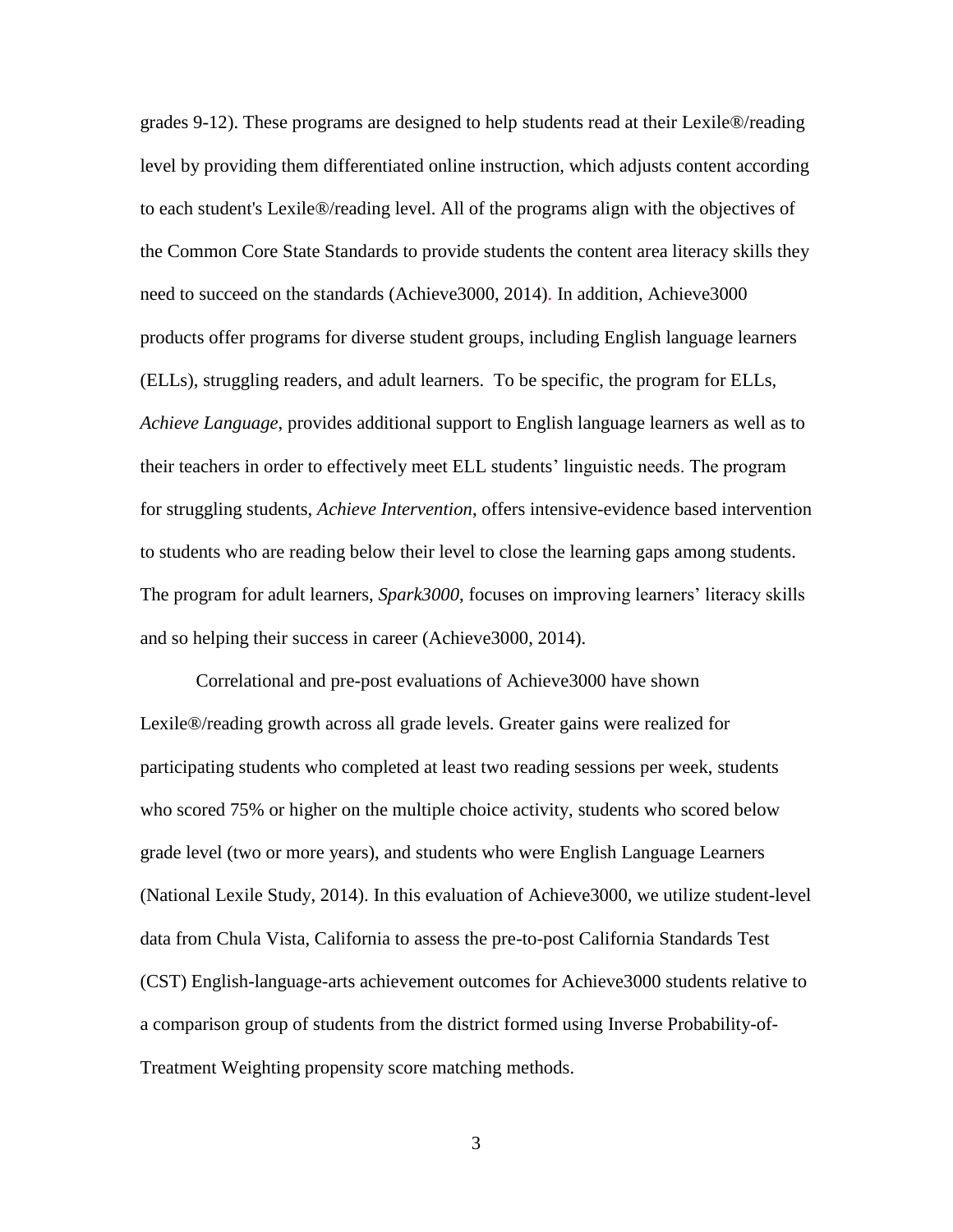#### *Method*

*Data* 

We employed English-language-arts CST data provided by the Chula Vista, California school district for this evaluation of Achieve3000 programs offered throughout the district. The district implemented the Achieve3000 programs during the 2010-2011 through 2011-2012 academic years. In the 2010-2011 academic year, 16 schools in the Chula Vista district implemented Achieve3000 programs. Table 1 presents the specific information on the program schools implementing Achieve3000 programming in the district, including the number of enrolled students and the number of Achieve3000 students in each school.

#### *Achieve3000 Implementation in Chula Vista*

Schools implementing the Achieve3000 programs in the Chula Vista district had Professional Learning Services (PLS) that they purchased with their order. These Professional Learning Services provided 1-3 days of on-site support from an Implementation Manager. At the beginning of the school year, this support provided training for teachers new to the school and offered the opportunity to share new program features with returning teachers. Throughout the year, these services also involved classroom modeling, which was conducted by the Implementation Manager who modeled a lesson for the teachers in order to observe best practices, as suggested by Achieve3000. The PLS also provided one-on-one consulting sessions allowing the Implementation Manager to review student data along with the participating teachers.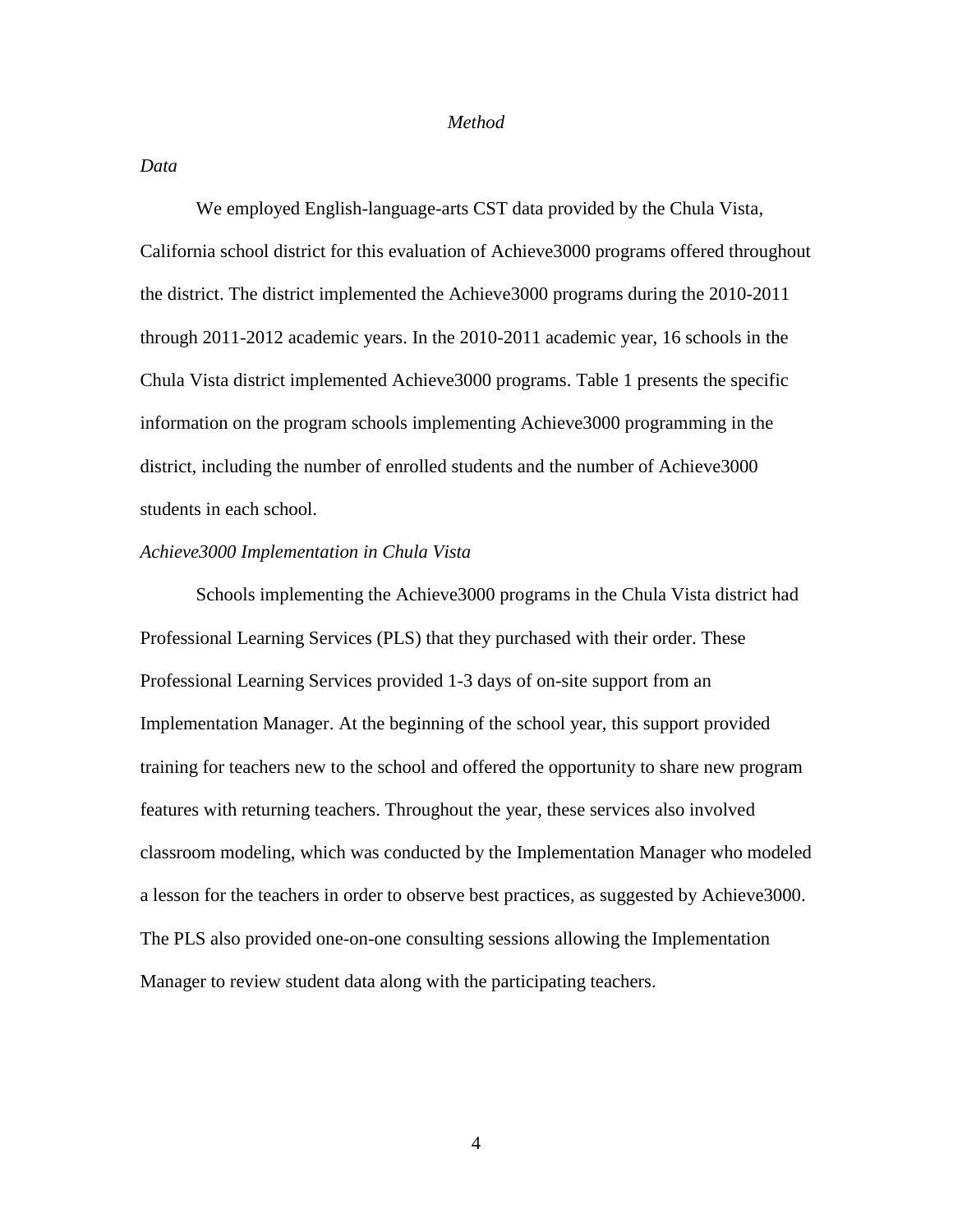| <b>School Name</b>                                        | # Students | #<br>Achieve3000<br>students | % Achieve<br>3000 students |
|-----------------------------------------------------------|------------|------------------------------|----------------------------|
| Chula Vista Hills Elementary School                       | 557        | 54                           | 0.10                       |
| Chula Vista Learning Communities<br><b>Charter School</b> | 959        | 259                          | 0.27                       |
| Discovery Charter School                                  | 853        | 279                          | 0.33                       |
| <b>Eastlake ES</b>                                        | 591        | 179                          | 0.30                       |
| Rohr ES                                                   | 373        | 54                           | 0.14                       |
| <b>Hazel Goes Cook ES</b>                                 | 481        | 147                          | 0.31                       |
| Heritage ES                                               | 892        | 338                          | 0.38                       |
| Juarez-Lincoln ES                                         | 601        | 43                           | 0.07                       |
| Liberty ES                                                | 847        | 271                          | 0.32                       |
| Loma Verde ES                                             | 493        | 42                           | 0.09                       |
| Olympic View ES                                           | 541        | 107                          | 0.20                       |
| Rosebank ES                                               | 659        | 201                          | 0.31                       |
| The Daly Academy                                          | 24         | $\overline{4}$               | 0.17                       |
| <b>Thurgood Marshall ES</b>                               | 727        | 31                           | 0.04                       |
| Valley Vista ES                                           | 548        | 112                          | 0.20                       |
| <b>Wolf Canyon ES</b>                                     | 936        | 330                          | 0.35                       |

Table 1. Information on Achieve3000 Schools in the Chula Vista District

## *Sample*

The treatment group consisted of all participants in Achieve3000 programs in the Chula Vista district. We identified a total of 2,625 students as Achieve3000 participants. Students excluded from this sample, however, included 645 students who lacked a 2011 California Standards Test (CST) English-language arts score or a 2012 English-language arts CST score, and 18 duplicated cases. Additionally, we exclude all  $3<sup>rd</sup>$  graders (5 students in treatment group) and  $9<sup>th</sup>$  graders (0 students in treatment group) from the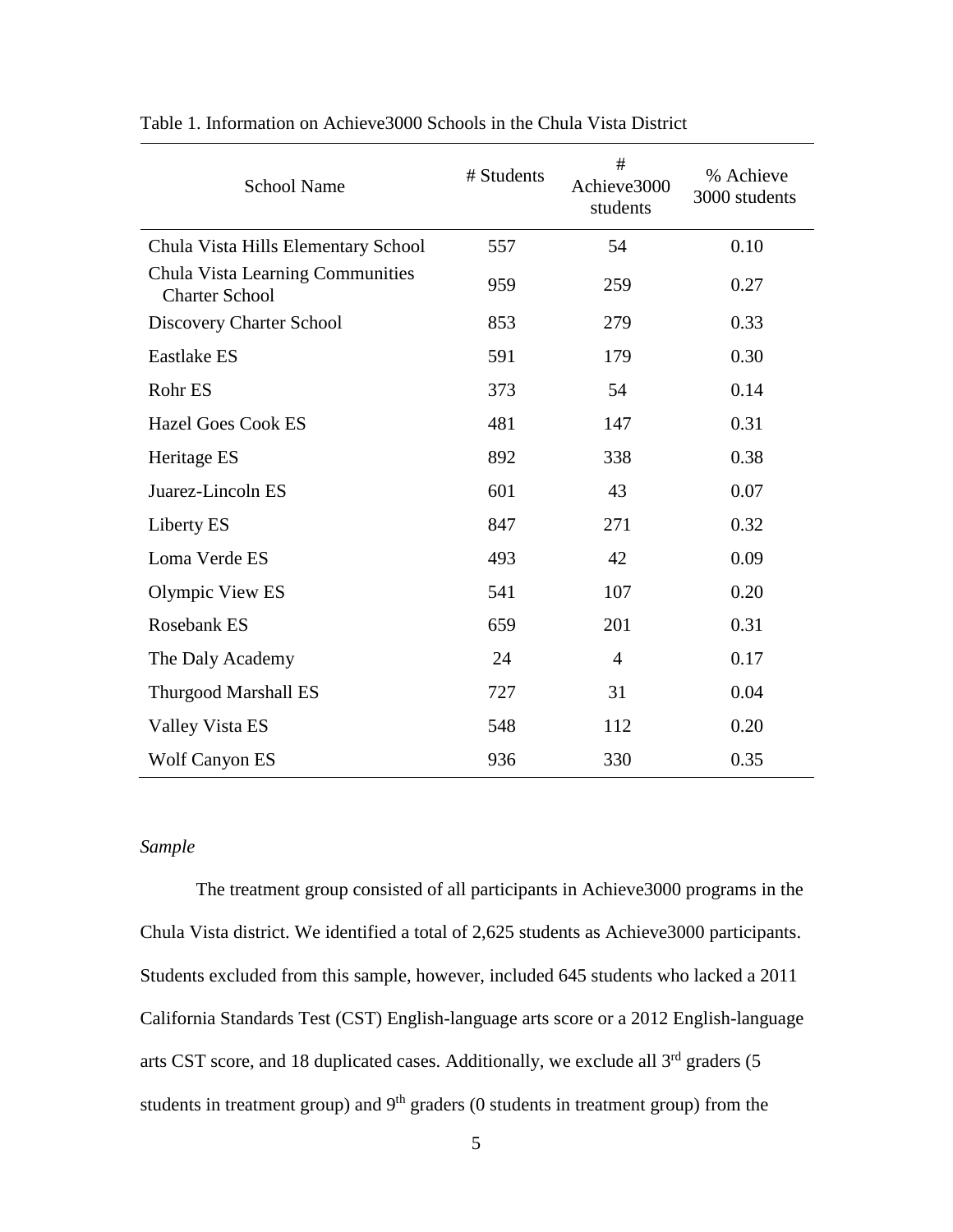sample. The 3<sup>rd</sup> graders were excluded because most of them were retained and did not have  $2<sup>nd</sup>$  grade test (pretest) scores (there is no  $2<sup>nd</sup>$  grade standardized test in CA). The 9<sup>th</sup> grade students were excluded because there were no treatment students at that grade level. As a result, 1,957  $4<sup>th</sup>$  through  $8<sup>th</sup>$  graders had complete data in the Achieve3000 treatment group and were deemed eligible for the quasi-experimental study in the Chula Vista district.

A total of 7,675 students, who enrolled at other demographically similar Chula Vista district schools that did not have access to the Achieve3000 program and had 2011 and 2012 California Standards Test (CST) English language-arts scores, were identified as a possible comparison group. Of 7,675 control group students, 27 students who had duplicate records, 14 students from  $3<sup>rd</sup>$  grade, and 36 students from  $9<sup>th</sup>$  grade were excluded from the sample. As a result, 7,598  $4<sup>th</sup>$  through  $8<sup>th</sup>$  graders who had complete data were deemed eligible for the comparison group sample

|                                                   | <b>Treatment Group</b> | Control Group |
|---------------------------------------------------|------------------------|---------------|
| Initial sample                                    | 2,625                  | 27,524        |
| No information on pretest score or posttest score | 645                    | 19,849        |
| Duplicated records                                | 18                     | 27            |
| $9th$ grade students                              | 0                      | 36            |
| $3rd$ grade students                              | 5                      | 14            |
| Final analytic sample                             | 1,957                  | 7,598         |

Table 2. Information on Analytic Sample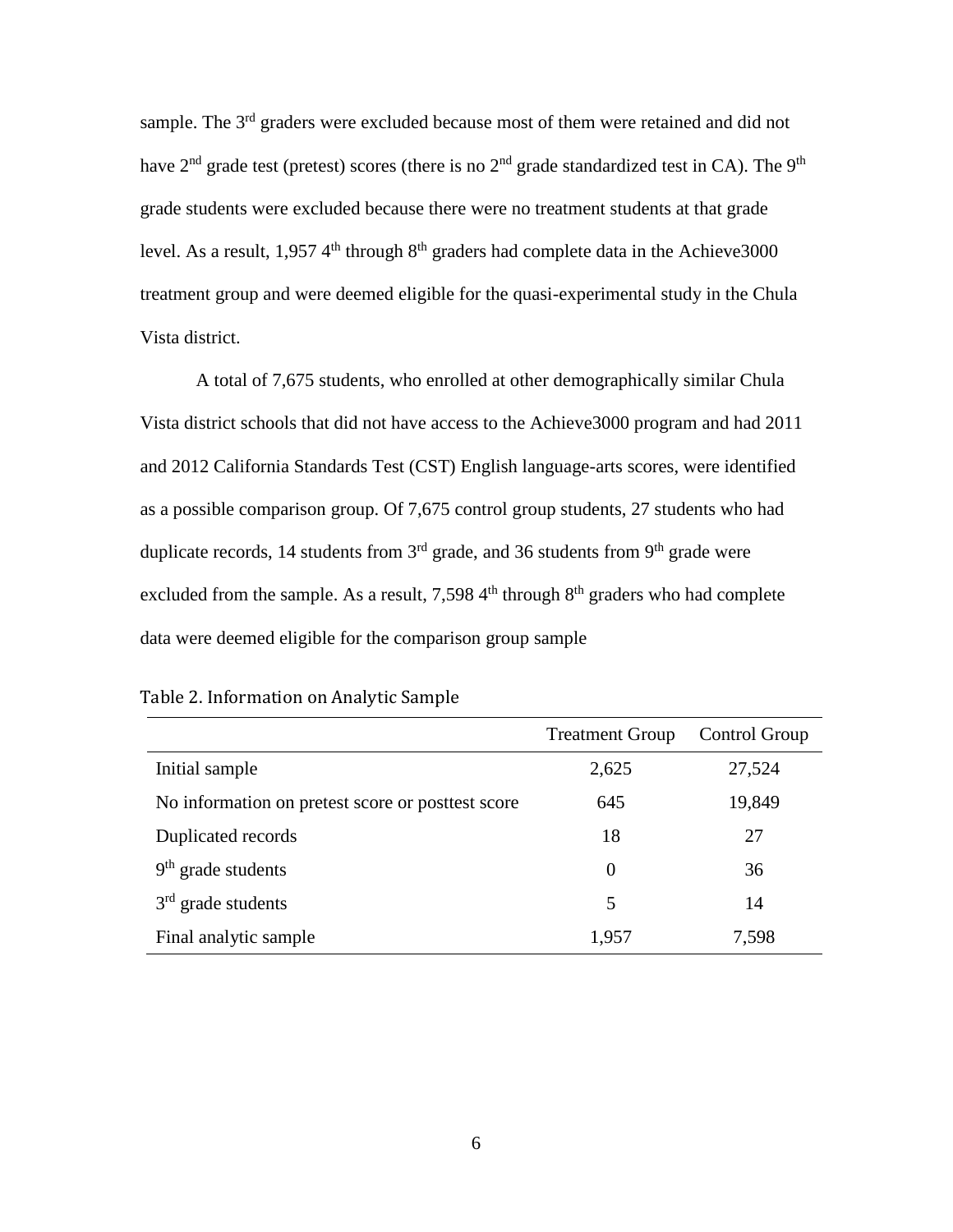### *Measures*

*Dependent Variable.* We used students' English-language Arts (ELA) scores on the California Standards Test (CST) in the year 2011-12 as the outcome measures in our models. Students' ELA scores on the CST served as posttest outcomes for students.

*Independent Variables.* For students' academic background information, we used their ELA scores on the CST in the year 2010-2011. These scores served as pretest measures of students' academic achievement before they joined the Achieve3000 program. In addition to students' pretest information, their gender, race/ethnicity, socioeconomically disadvantaged status (SED), English Language Learner (ELL) status, and grade level information were also included as student demographic background information. Gender was dummy coded  $(1 =$  Female,  $0 =$  Male). Race/ethnicity indicators were coded as four dummy variables: Asian  $(1 = Asian, 0 = non-Asian)$ , Hispanic  $(1 =$ Hispanic,  $0 =$  non-Hispanic), Black (1 = Black, 0 = non-Black), and others (1 = other, 0 = non-other; Whites as a reference group). Socioeconomically disadvantaged status (SED) was determined by whether a student qualified for a free or reduced-price lunch  $(1 = FRL)$ status,  $0 =$  non-FRL status). English Language Learner (ELL) status was dummy coded  $(1 = ELL, 0 = non-ELL)$ . Finally, we include indicators of students' grade level,  $4<sup>th</sup>$ through  $8<sup>th</sup>$  grades. Each grade level indicator, 5 through 8, was dummy coded, with  $4<sup>th</sup>$ grade as the reference group.

### *Analytical Approach*

To attenuate possible selection bias, we used a propensity score method, Inverse Probability-of-Treatment Weighting (IPTW), to match Achieve3000 students and comparison students. The goal of this method was to compare observed comparison units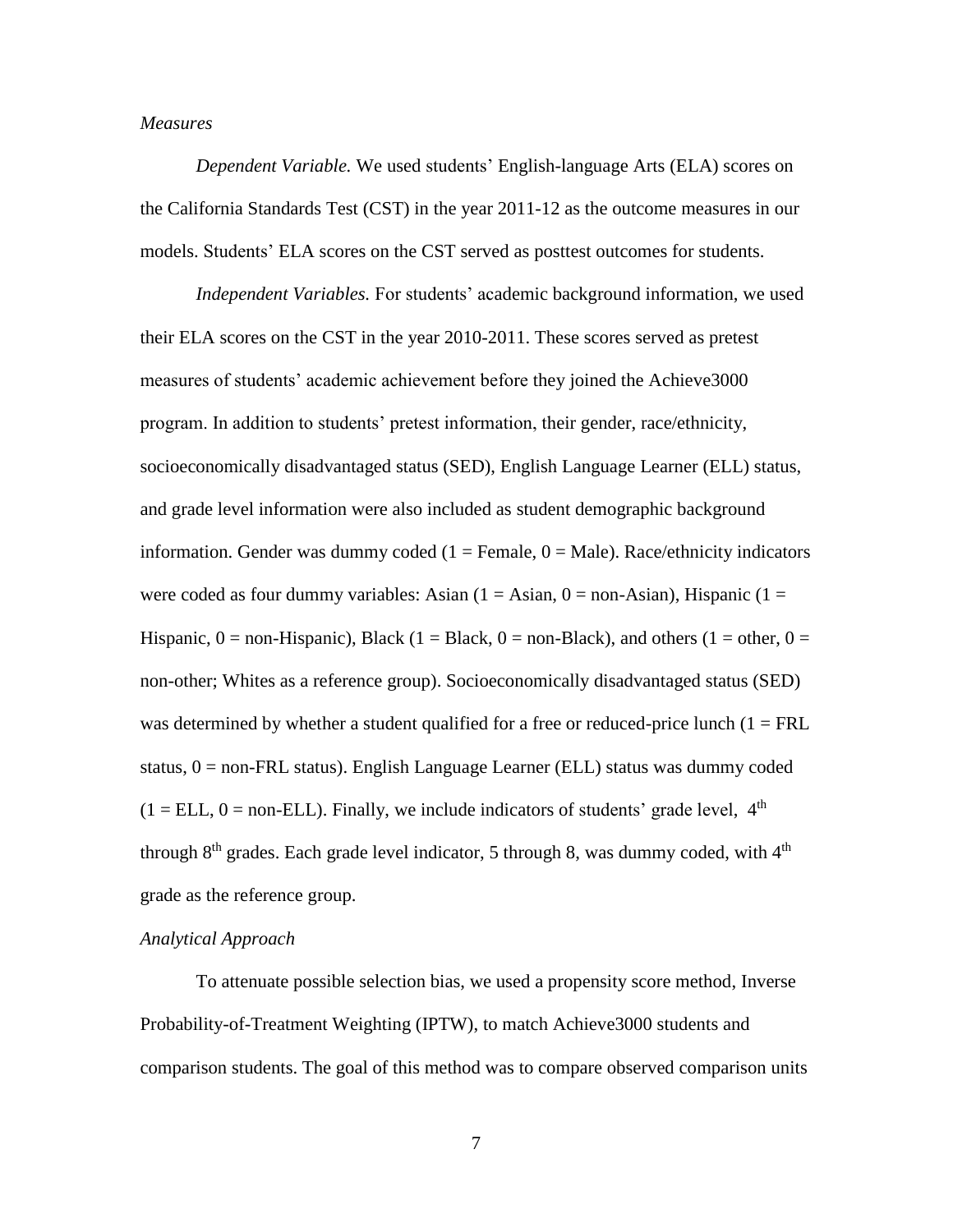having a similar probability of being selected for the treated group. Using a logistic regression model, we estimated each student's conditional probability of selection for the Achieve3000 program as a function of student background characteristics and pretest scores. Specifically, the model included the following individual student characteristics: 2010-2011 CST ELA scores; indicators for race/ethnicity (Asian, Hispanic, African Americans, and others); gender; socioeconomically disadvantaged status (SED); English Language Learner (ELL) status; and grade information  $(4<sup>th</sup> - 8<sup>th</sup>$  grades). We also included interaction terms between pretest and the grade-level indicators in the model. The fitted values of this model estimate the probabilities, or propensities, that children in the sample will be offered Achieve3000 and provide an index that optimally summarizes the information the covariates contain (Murnane & Willett, 2010).

Specifically, we utilized Inverse Probability-of-Treatment Weighting (IPTW) methods. IPTW methods allowed us to weight each person by the inverse of the estimated propensity score (Rosenbaum, 1987; Sharkey & Sampson, 2010). Both Cohen's  $d<sup>1</sup>$  and the variance ratio<sup>2</sup> were computed in order to check that treatment and control group students were balanced on covariates resulting from IPTW (Rubin, 2001). After the balance diagnostic tests, we used a Weighted Least Squares (WLS) regression model with IPTW weights to estimate the average Achieve3000 treatment effect.

 $\overline{\phantom{a}}$ 

<sup>&</sup>lt;sup>1</sup>  $d = (\bar{X}_t - \bar{X}_c)/\sqrt{S_t^2 - S_c^2}$ , *d* should be close to zero (|*d*| < 0.1)

<sup>&</sup>lt;sup>2</sup>  $v = S_t^2 / S_c^2$ , *v* should be close to one (4/5 < v < 5/4)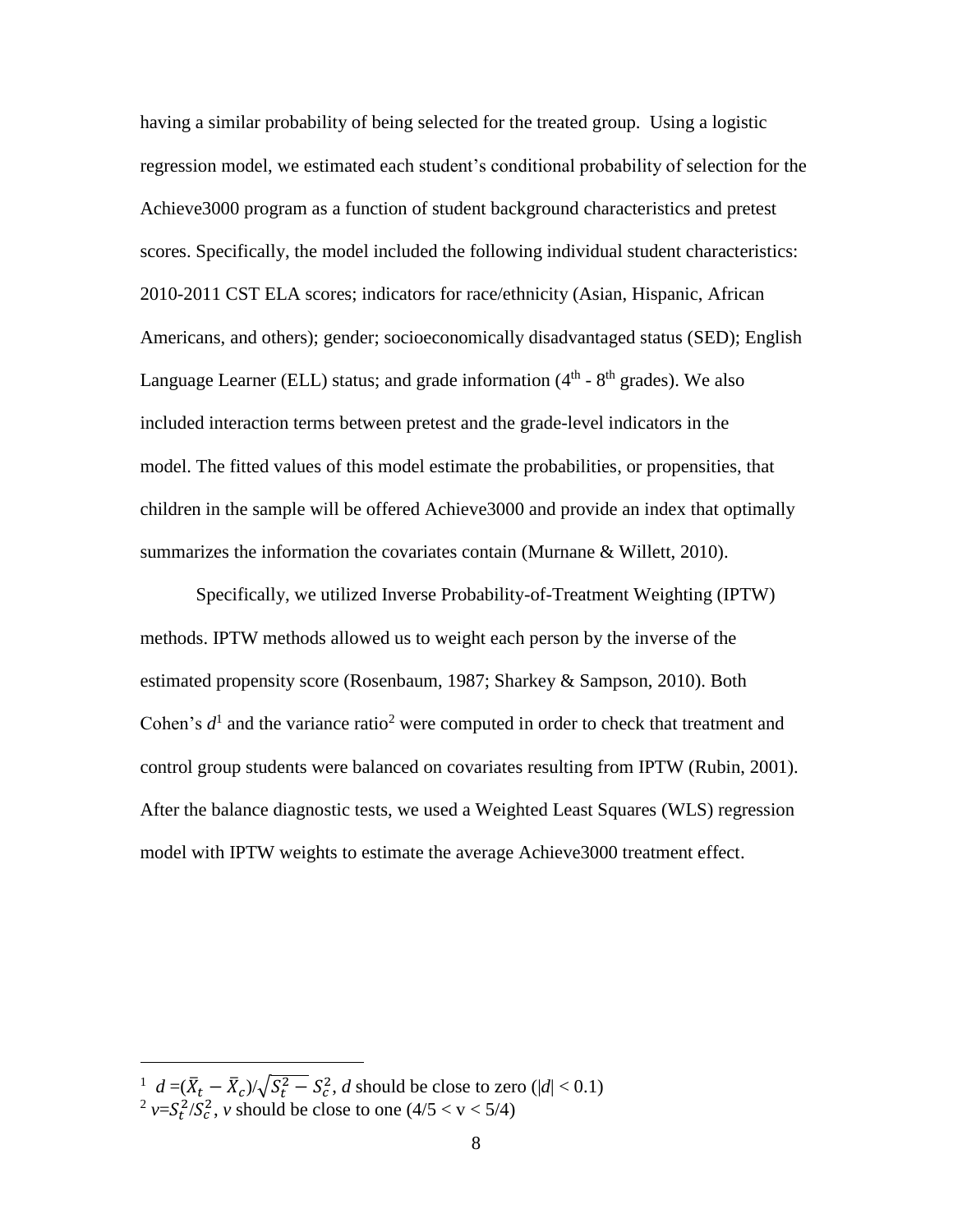#### *Results*

### *Descriptive Statistics*

In order to understand the background information of the control group and that of the treatment group, descriptive statistics were examined before the main analyses of this study. Table 3 provides information on the difference in posttest scores between the control group and the treatment group. Results in Table 3 suggest that the majority of students in the study were from grades 4 through 6 and that the average post-test scores for the treatment students range from 379.36 to 402.83, whereas those for the control students range from 361.83 to 387.97.

Table 3. Comparison of Posttest scores between the Control Group and the Treatment Group

|             | <b>Treatment Group</b> |        |       | Control Group |        |       |
|-------------|------------------------|--------|-------|---------------|--------|-------|
| Grade       | Student N              | M      | SD    | Student N     | M      | SD    |
| $4th$ grade | 502                    | 379.36 | 60.86 | 2,504         | 361.83 | 57.79 |
| $5th$ grade | 679                    | 392.46 | 54.57 | 2,347         | 387.97 | 51.66 |
| $6th$ grade | 746                    | 379.86 | 53.03 | 2,308         | 378.72 | 51.18 |
| $7th$ grade | 18                     | 402.83 | 44.57 | 240           | 384.66 | 45.30 |
| $8th$ grade | 12                     | 384.14 | 55.98 | 199           | 376.16 | 54.41 |
| ALL.        | 1,957                  | 384.34 | 55.84 | 7,598         | 376.23 | 54.41 |

In addition to the information on the posttest scores in Table 3, Table 4 summarizes all key demographic characteristics and pretest measures of both the treatment group and the control group. We evaluated the statistical significance of all treatment-comparison differences at baseline using a *t* test for the continuous measures and a  $\chi^2$  analysis for the dichotomous outcomes.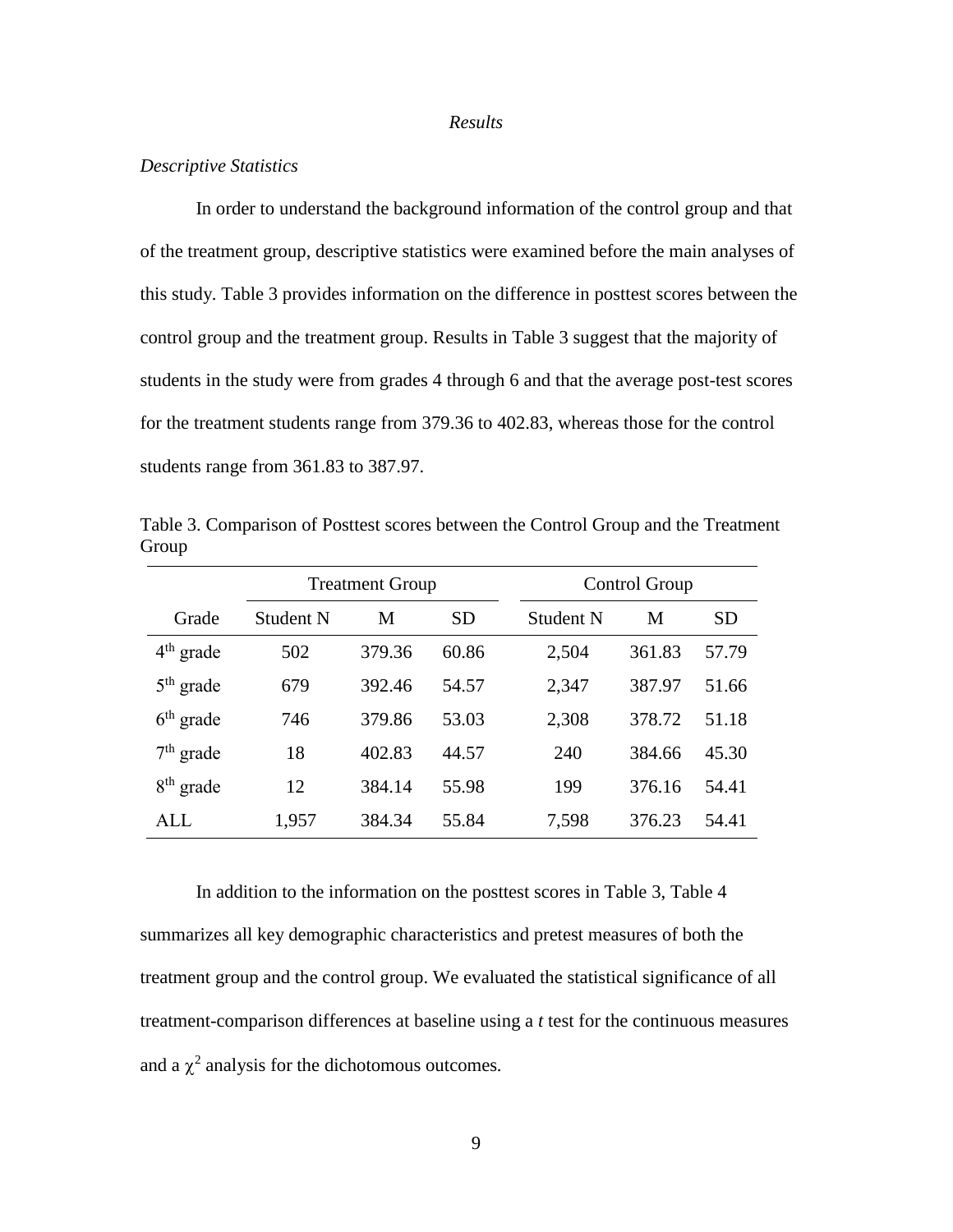| Variable       | Condition | ${\bf N}$ | $\mathbf M$ | SD    | Mean difference<br>(imbalance) | t         | $\chi^2$  |
|----------------|-----------|-----------|-------------|-------|--------------------------------|-----------|-----------|
| Pre-test Score | Control   | 7,612     | 376.55      | 59.28 | 4.32                           | $-2.87**$ |           |
|                | Treatment | 1,962     | 380.87      | 59.42 |                                |           |           |
| Hispanic       | Control   | 7,612     | 0.71        | 0.45  | $-0.10$                        |           | 66.14***  |
|                | Treatment | 1,962     | 0.61        | 0.49  |                                |           |           |
| Asian          | Control   | 7,612     | 0.13        | 0.34  | 0.04                           |           | 21.93***  |
|                | Treatment | 1,962     | 0.17        | 0.38  |                                |           |           |
| White          | Control   | 7,612     | 0.11        | 0.32  | 0.03                           |           | 14.85***  |
|                | Treatment | 1,962     | 0.15        | 0.35  |                                |           |           |
| <b>Black</b>   | Control   | 7,612     | 0.03        | 0.17  | 0.01                           |           | $7.22**$  |
|                | Treatment | 1,962     | 0.04        | 0.20  |                                |           |           |
| Other          | Control   | 7,612     | 0.02        | 0.14  | 0.01                           |           | 8.84**    |
|                | Treatment | 1,962     | 0.03        | 0.17  |                                |           |           |
| Female         | Control   | 7,612     | 0.51        | 0.50  | 0.00                           |           | 0.71      |
|                | Treatment | 1,962     | 0.51        | 0.50  |                                |           |           |
| <b>SED</b>     | Control   | 7,612     | 0.52        | 0.50  | $-0.14$                        |           | 130.90*** |
|                | Treatment | 1,962     | 0.37        | 0.48  |                                |           |           |
|                |           |           |             |       |                                |           |           |

Table 4. Comparison of Baseline Characteristics for Achieve3000 Program Students before PS adjustment (n = 1,957)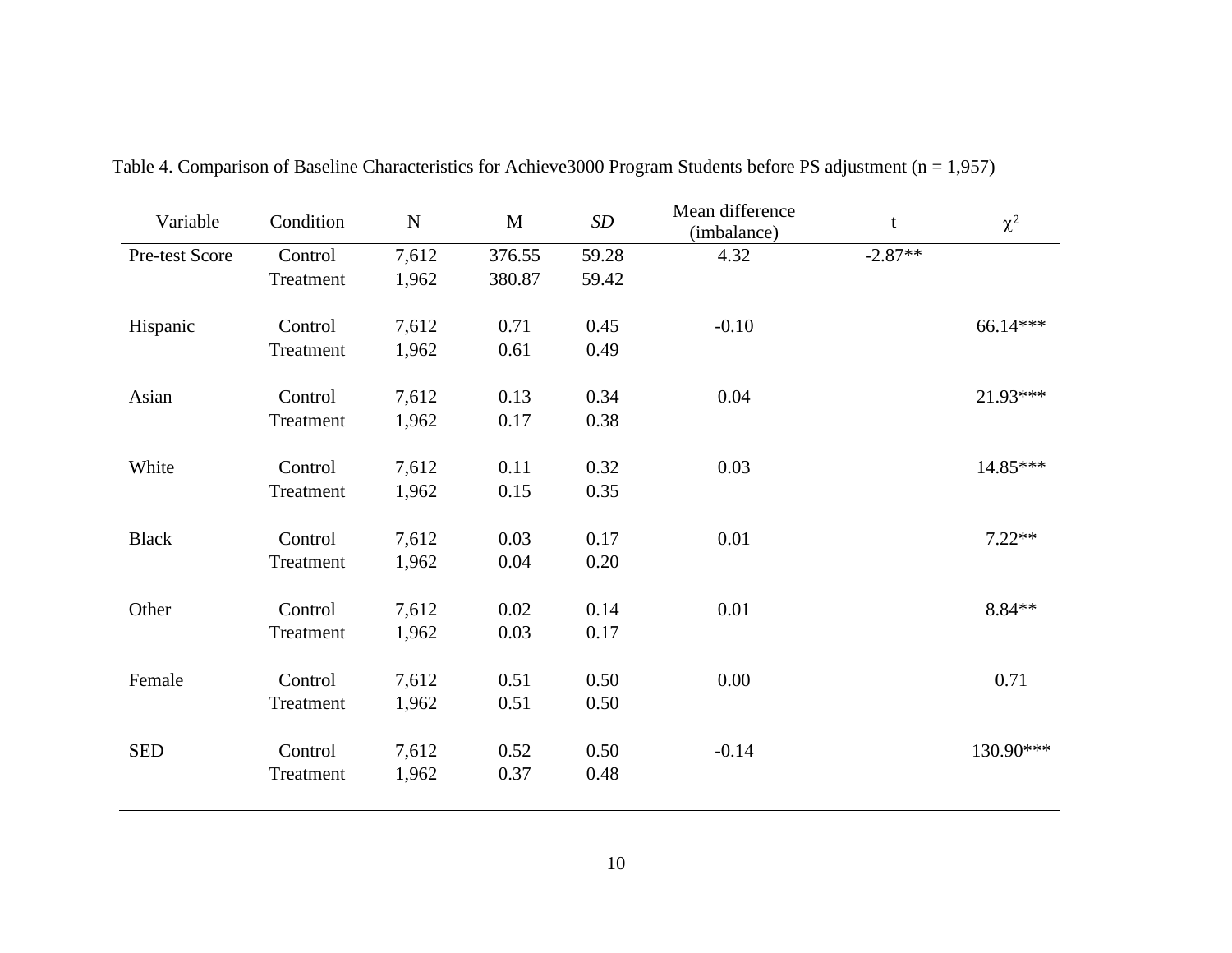| <b>ELL</b>  | Control   | 7,612 | 0.32 | 0.47 | $-0.10$ | 80.48***  |
|-------------|-----------|-------|------|------|---------|-----------|
|             | Treatment | 1,962 | 0.22 | 0.41 |         |           |
| $4th$ grade | Control   | 7,612 | 0.33 | 0.47 | $-0.07$ | 38.51***  |
|             | Treatment | 1,962 | 0.26 | 0.44 |         |           |
| $5th$ grade | Control   | 7,612 | 0.31 | 0.46 | 0.04    | $10.42**$ |
|             | Treatment | 1,962 | 0.35 | 0.48 |         |           |
| $6th$ grade | Control   | 7,612 | 0.30 | 0.46 | 0.08    | 42.90***  |
|             | Treatment | 1,962 | 0.38 | 0.49 |         |           |
| $7th$ grade | Control   | 7,612 | 0.03 | 0.17 | $-0.02$ | 29.69***  |
|             | Treatment | 1,962 | 0.01 | 0.10 |         |           |
| $8th$ grade | Control   | 7,612 | 0.03 | 0.16 | $-0.02$ | 29.00***  |
|             | Treatment | 1,962 | 0.01 | 0.08 |         |           |

*Note* \* *p* < .05. \*\* *p* < .01. \*\*\* *p* < .001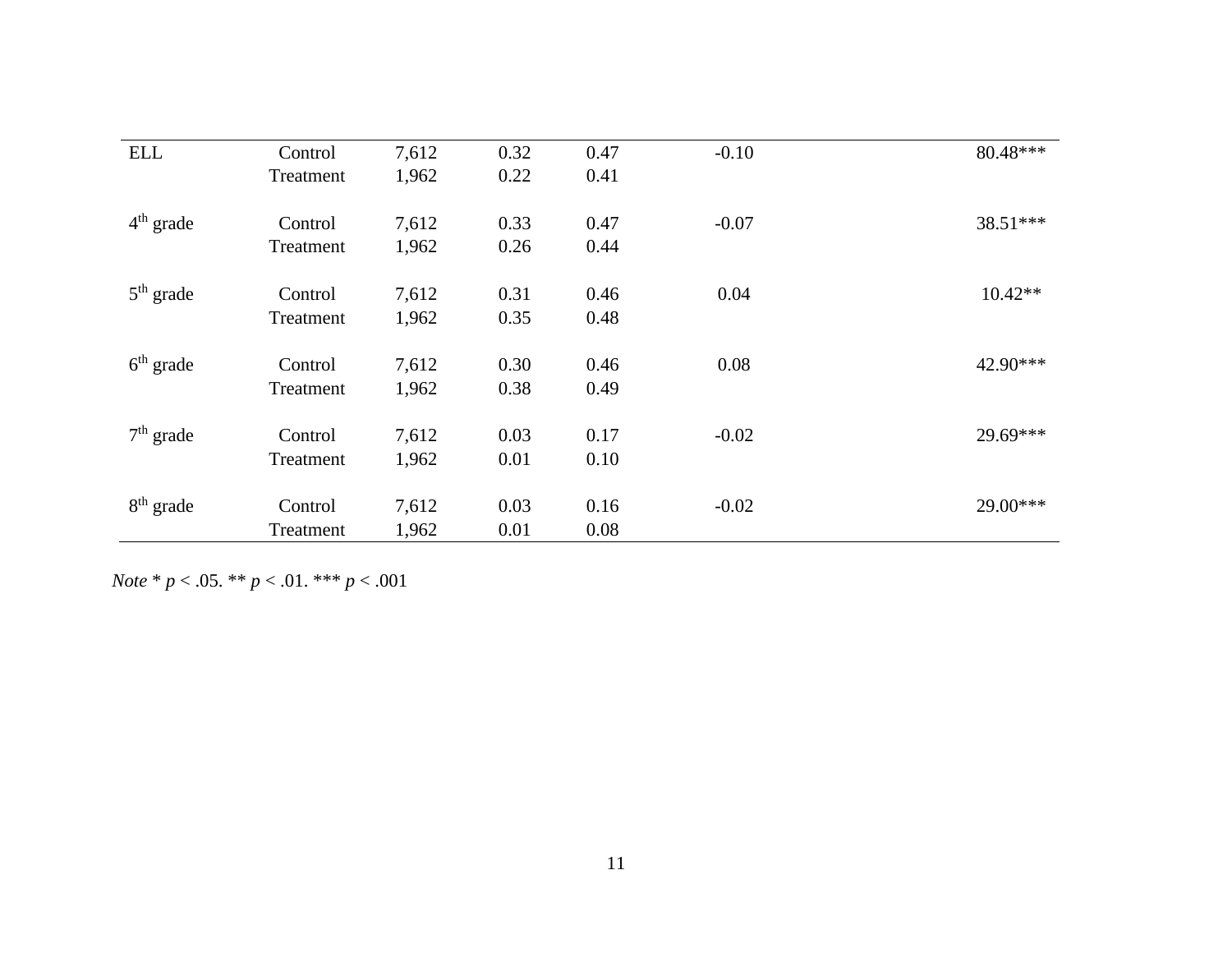## *Balance Checks*

In order to check whether the PS adjustment approach removed the observed baseline differences in covariates, we compared the balance result from before conducting the PS adjustment and the result from after conducting the adjustment. We first checked the overlap of the treatment and control group's distribution for PS-logit (see Appendix 1). Then, we deleted 28 non-overlapping cases, which have noncorresponding treatment students, because it is usually not possible to achieve balance with groups that show regions of non-overlap on the PS-logit (Steiner & Cook, 2013).

Table 5 shows Cohen's *d* and variance ratio before and after PS-adjustment. Before the PS adjustment, there was an imbalance between the treatment group and the comparison group, indicated by Cohen's *d* values of 0.10 or greater as well as a variance ratio of less than 0.8 or greater than 1.25. After the PS adjustment, most Cohen's *d* values were close to 0, and the variance ratios for the variables were close to 1. Due to the small number of non-overlapping cases, the results of the balance diagnostic tests (both Cohen's *d* and the variance ratio) are nearly the same for both the whole and overlapping samples. Appendices 2-4 present these results visually. For the following analyses, we report the results from the overlapping sample.

#### *Analyses of Achieve3000 Outcomes*

The main analyses compare the achievements of the Achieve3000 students to those of the comparison students. Table 6 presents the results of Weighted Least Squares (WLS) regression models estimating the differences between the Achieve3000 students and their counterparts on post-test scores after we excluded 28 non-overlapping cases.

12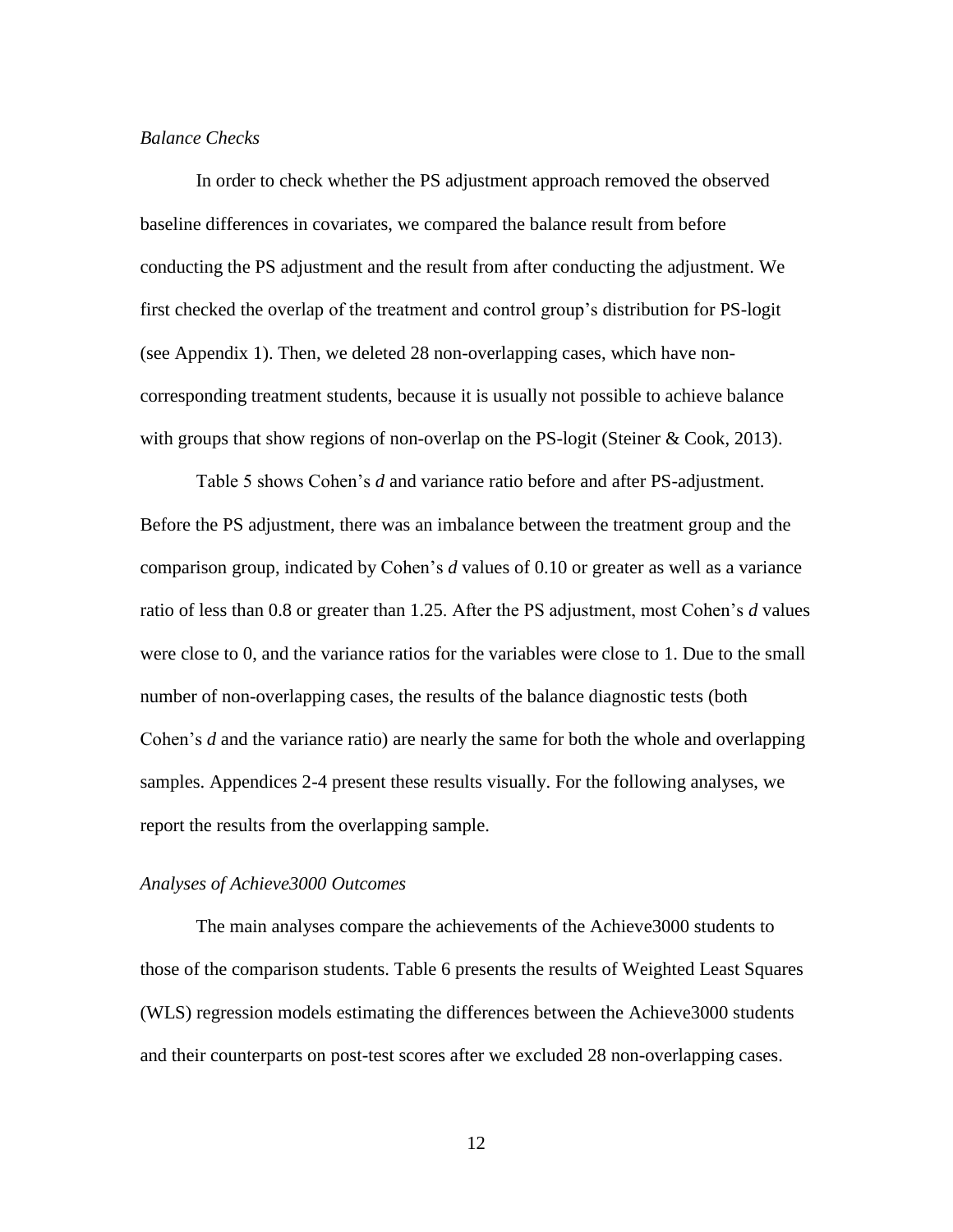|                | Before PS Adjustment |                   | After PS Adjustment<br>(Whole sample) |                   | After PS Adjustment<br>(Overlapping Sample) |                   |
|----------------|----------------------|-------------------|---------------------------------------|-------------------|---------------------------------------------|-------------------|
|                | Cohen's $d$          | Variance<br>Ratio | Cohen's $d$                           | Variance<br>Ratio | Cohen's $d$                                 | Variance<br>Ratio |
| Pre-test score | 0.07                 | 1.00              | 0.002                                 | 1.02              | 0.003                                       | 1.02              |
| Hispanic       | $-0.20$              | 1.15              | $-0.03$                               | 1.02              | $-0.03$                                     | 1.02              |
| Asian          | 0.12                 | 1.25              | 0.02                                  | 1.04              | 0.02                                        | 1.03              |
| <b>Black</b>   | 0.07                 | 1.40              | 0.01                                  | 1.05              | 0.01                                        | 1.04              |
| Other          | 0.07                 | 1.56              | 0.01                                  | 1.04              | 0.01                                        | 1.05              |
| Female         | $-0.01$              | 1.00              | $-0.01$                               | 1.00              | $-0.01$                                     | 1.00              |
| <b>SED</b>     | $-0.30$              | 0.94              | $-0.04$                               | 1.00              | $-0.04$                                     | 1.00              |
| <b>ELL</b>     | $-0.24$              | 0.78              | $-0.02$                               | 1.00              | $-0.02$                                     | 1.00              |
| $4th$ grade    | $-0.16$              | 0.86              | 0.00                                  | 1.00              | 0.00                                        | 1.00              |
| $5th$ grade    | 0.08                 | 1.06              | 0.00                                  | 1.00              | 0.00                                        | 1.00              |
| $6th$ grade    | 0.16                 | 1.12              | 0.01                                  | 1.01              | 0.01                                        | 1.01              |
| $7th$ grade    | $-0.16$              | 0.30              | $-0.03$                               | 0.81              | $-0.03$                                     | 0.81              |
| $8th$ grade    | $-0.16$              | 0.24              | $-0.01$                               | 0.94              | 0.01                                        | 1.08              |

Table 5. Comparison of Balance Checks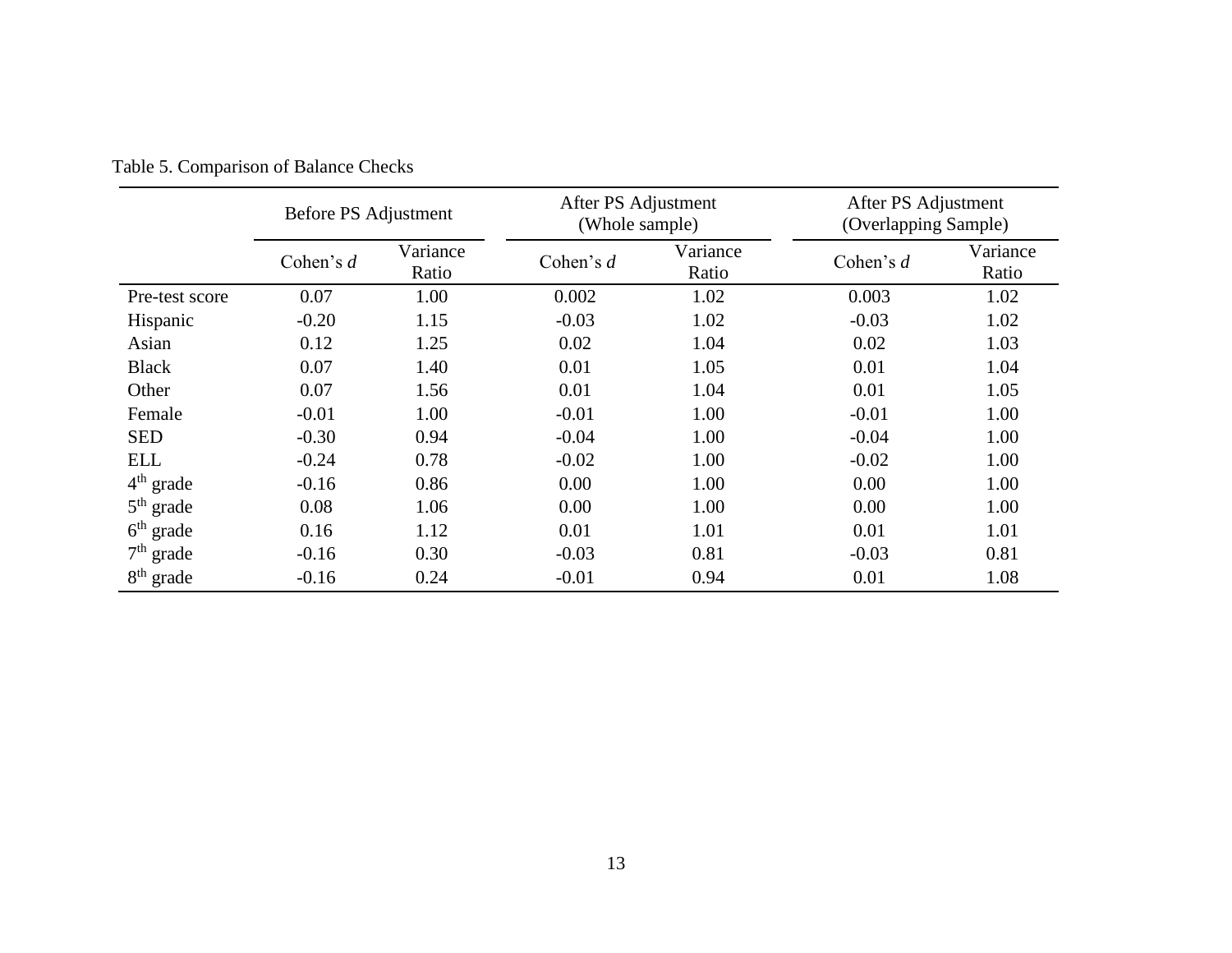The research sample was evaluated with two models; the first model included only the treatment indicator and the second model examined the outcomes for treatment and comparison after controlling for students' pretest scores as well as their demographic information.

The findings presented in Table 6 show that the overall test score for the treatment group is higher than that of the comparison group and the differences between the two groups are statistically significant. These posttest differences held even after controlling for students' pretest scores and demographic information. The overall average effect sizes of Achieve3000 programs, across all grade level, are 0.05 before adjusting covariates and 0.04 after adjusting covariates (see Table 12).

However, the average results may mask key differences across grade levels in terms of the Achieve3000 programs effectiveness. As the results in Tables 7-11 show, the outcomes of Achieve3000 did, indeed, vary across grade levels. To be specific, the outcomes favored the Achieve3000 students in grades 4, 7, and 8 (see Table 7, 10, and 11, respectively), whereas there were no posttest differences between treatment and comparison students in grades 5 and 6 (see Table 8 and 9, respectively). Table 12 summarizes the effect sizes of the Achieve3000 program as revealed by the subgroup analysis by grade level. The effect sizes (*ES)* were calculated as WLS regression coefficients divided by the standard deviations of the respective outcomes.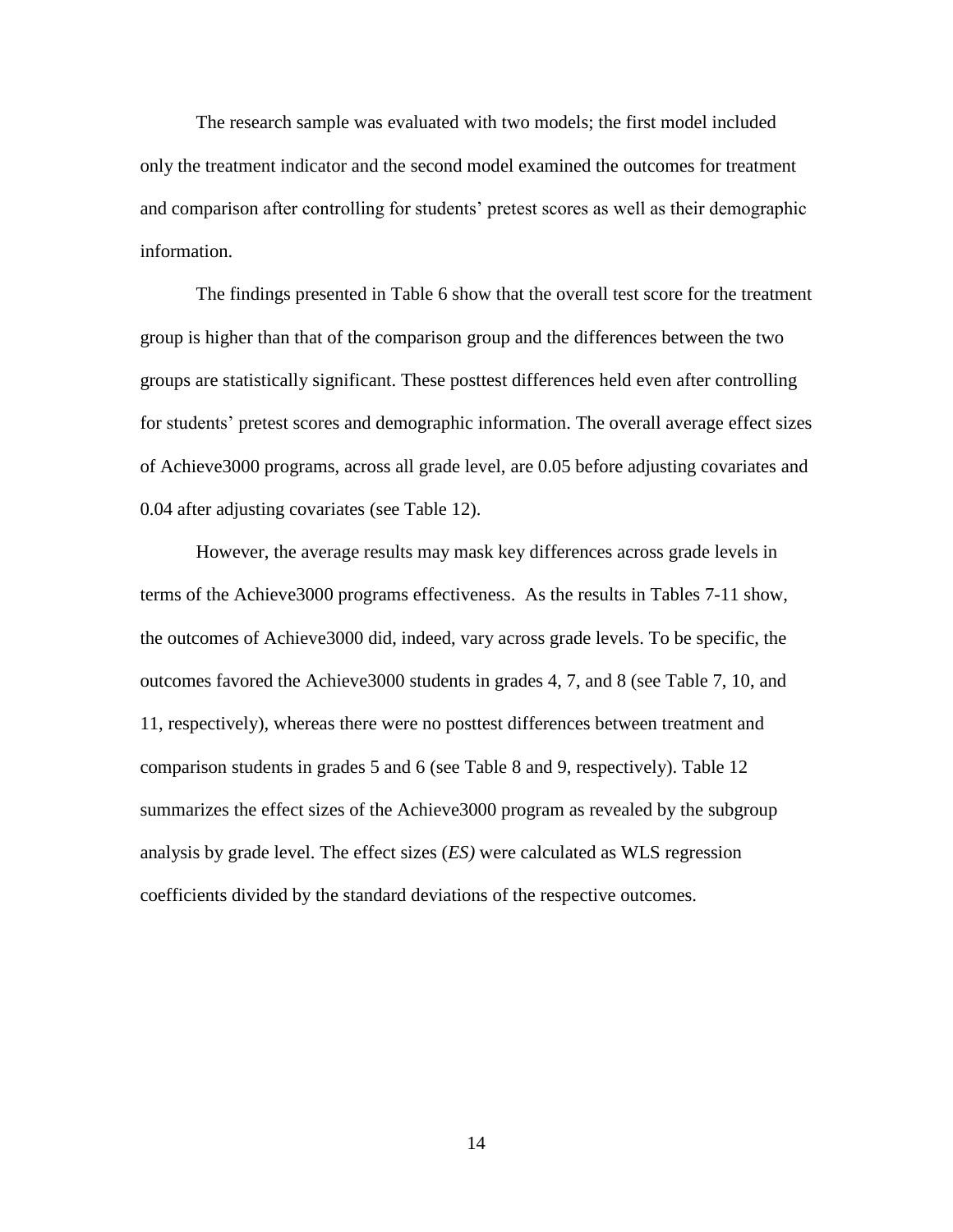|                       |                         |      | <b>Treatment Effect</b> |      |  |
|-----------------------|-------------------------|------|-------------------------|------|--|
|                       | <b>Treatment Effect</b> |      | after Adjusting Other   |      |  |
|                       |                         |      | Covariates              |      |  |
|                       | Coefficients            | SE   | Coefficients            | SE   |  |
| (Intercept)           | 377.36***               | 0.80 | 104.84***               | 2.92 |  |
| Treatment             | $2.61*$                 | 1.13 | $2.35***$               | 0.67 |  |
| pre-test score        |                         |      | $0.69***$               | 0.01 |  |
| Hispanic              |                         |      | $-2.35*$                | 1.10 |  |
| Asian                 |                         |      | 1.52                    | 1.30 |  |
| <b>Black</b>          |                         |      | $-6.87**$               | 2.11 |  |
| Other                 |                         |      | $-1.16$                 | 2.47 |  |
| Female                |                         |      | $2.08**$                | 0.67 |  |
| <b>SED</b>            |                         |      | $-5.74***$              | 0.74 |  |
| <b>ELL</b>            |                         |      | $-8.22***$              | 0.86 |  |
| $5th$ grade           |                         |      | 38.54***                | 0.85 |  |
| $6th$ grade           |                         |      | 9.13***                 | 0.84 |  |
| $7th$ grade           |                         |      | 23.84***                | 2.22 |  |
| 8 <sup>th</sup> grade |                         |      | 27.16***                | 2.45 |  |

| Table 6. WLS Regression Model Predicting Overall Achieve 3000 Program Effect |              |
|------------------------------------------------------------------------------|--------------|
|                                                                              | $\mathbf{m}$ |

*Note* \*p < .05. \*\*p < .01. \*\*\*p < .001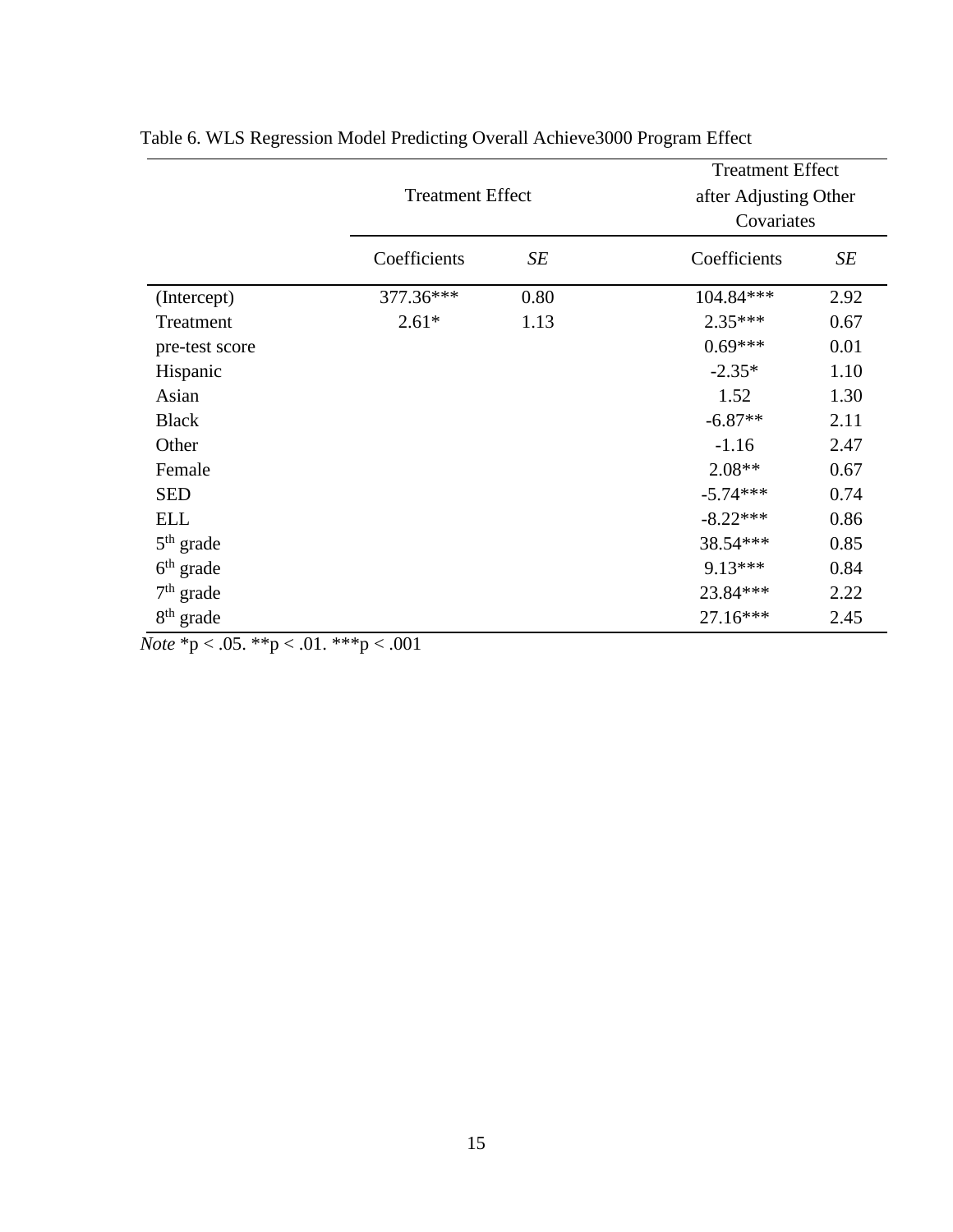|                |                         |      | <b>Treatment Effect</b> |      |  |
|----------------|-------------------------|------|-------------------------|------|--|
|                | <b>Treatment Effect</b> |      | after Adjusting Other   |      |  |
|                |                         |      | Covariates              |      |  |
|                | Coefficients            | SE   | Coefficients            | SE   |  |
| (Intercept)    | 363.49***               | 1.52 | 115.57***               | 5.27 |  |
| Treatment      | $6.95**$                | 2.16 | 5.96***                 | 1.35 |  |
| Pre-test score |                         |      | $0.67***$               | 0.01 |  |
| Hispanic       |                         |      | $-1.42$                 | 2.24 |  |
| Asian          |                         |      | 4.39                    | 2.62 |  |
| <b>Black</b>   |                         |      | $-6.67$                 | 4.24 |  |
| Other          |                         |      | $-4.71$                 | 4.55 |  |
| Female         |                         |      | $-2.44$                 | 1.36 |  |
| <b>SED</b>     |                         |      | $-8.15***$              | 1.48 |  |
| <b>ELL</b>     |                         |      | $-10.92***$             | 1.62 |  |

Table 7. WLS Regression Model Predicting Achieve3000 Program Effect for 4<sup>th</sup> Graders

*Note* \**p* < .05. \*\**p* < .01. \*\*\**p* < .001

|                |                         |      | <b>Treatment Effect</b> |  |  |  |
|----------------|-------------------------|------|-------------------------|--|--|--|
|                | <b>Treatment Effect</b> |      | after Adjusting Other   |  |  |  |
|                |                         |      | Covariates              |  |  |  |
|                | Coefficients            | SE   | Coefficients<br>SE      |  |  |  |
| (Intercept)    | 388.82***               | 1.36 | 137.67***<br>4.78       |  |  |  |
| Treatment      | 1.00                    | 1.93 | 1.13<br>0.68            |  |  |  |
| Pre-test score |                         |      | $0.70***$<br>0.01       |  |  |  |
| Hispanic       |                         |      | $-1.79$<br>1.85         |  |  |  |
| Asian          |                         |      | 2.21<br>2.73            |  |  |  |
| <b>Black</b>   |                         |      | $-5.61$<br>3.65         |  |  |  |
| Other          |                         |      | 4.35<br>1.33            |  |  |  |
| Female         |                         |      | $6.04***$<br>1.14       |  |  |  |
| <b>SED</b>     |                         |      | 1.24<br>$-1.75$         |  |  |  |
| <b>ELL</b>     |                         |      | $-7.33***$<br>1.42      |  |  |  |

Table 8. WLS Regression Model Predicting Achieve3000 Program Effect for 5<sup>th</sup> Graders

*Note* \**p* < .05. \*\**p* < .01. \*\*\**p* < .001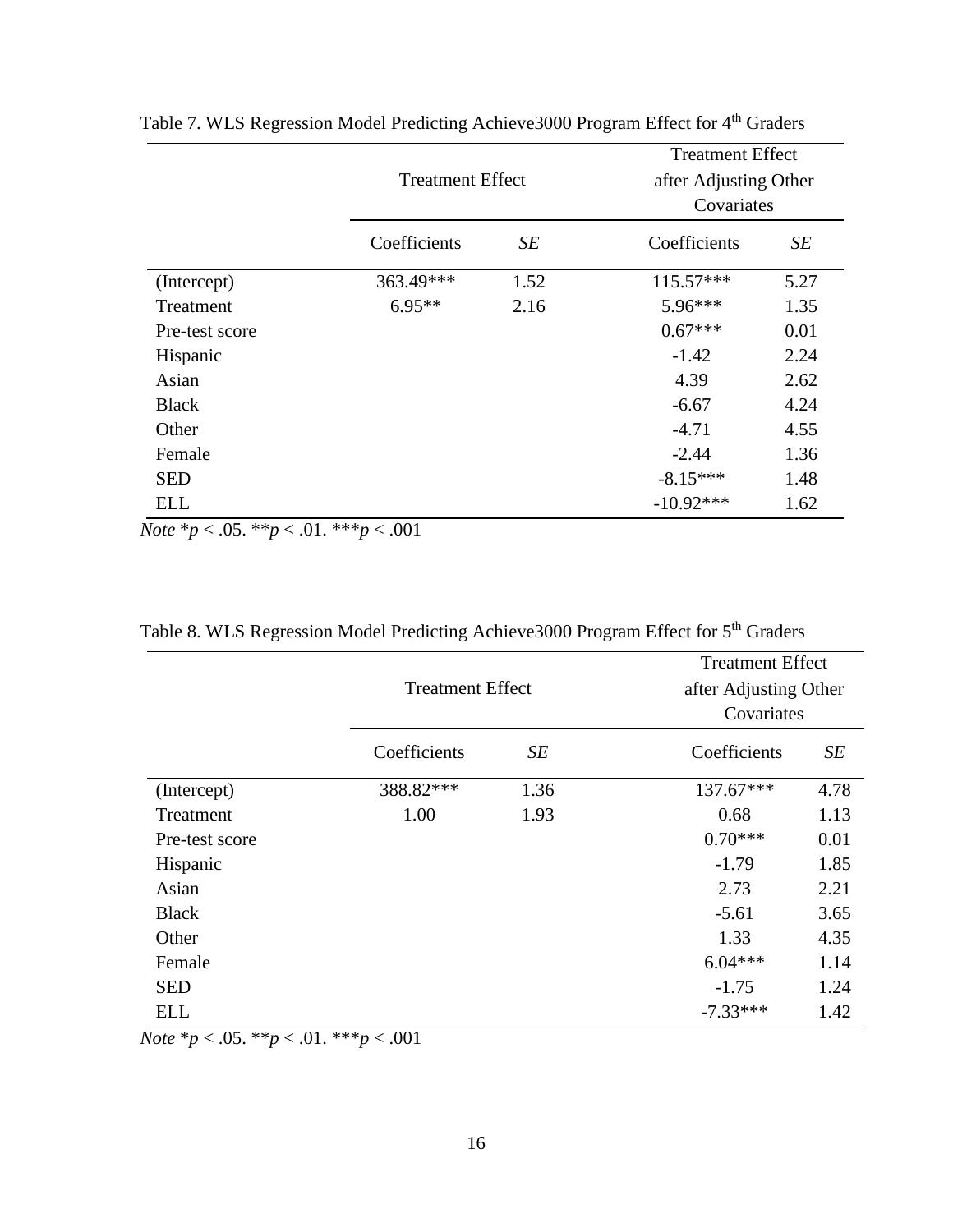|                |              |                         | <b>Treatment Effect</b> |                       |  |  |
|----------------|--------------|-------------------------|-------------------------|-----------------------|--|--|
|                |              | <b>Treatment Effect</b> |                         | after Adjusting Other |  |  |
|                |              |                         | Covariates              |                       |  |  |
|                | Coefficients | SE                      | Coefficients            | SE                    |  |  |
| (Intercept)    | 379.21***    | 1.35                    | 105.29***               | 4.94                  |  |  |
| Treatment      | $-1.76$      | 1.90                    | $-1.02$                 | 1.09                  |  |  |
| Pre-test score |              |                         | $0.72***$               | 0.01                  |  |  |
| Hispanic       |              |                         | $-2.94$                 | 1.80                  |  |  |
| Asian          |              |                         | $-1.07$                 | 2.11                  |  |  |
| <b>Black</b>   |              |                         | $-5.66$                 | 3.36                  |  |  |
| Other          |              |                         | 1.60                    | 4.12                  |  |  |
| Female         |              |                         | $2.81*$                 | 1.10                  |  |  |
| <b>SED</b>     |              |                         | $-6.56***$              | 1.21                  |  |  |
| <b>ELL</b>     |              |                         | $-5.83***$              | 1.51                  |  |  |

Table 9. WLS Regression Model Predicting Achieve3000 Program Effect for 6<sup>th</sup> Graders

*Note* \**p* < .05. \*\**p* < .01. \*\*\**p* < .001

Table 10. WLS Regression Model Predicting Achieve3000 Program Effect for 7<sup>th</sup> Graders

|                |                         |      | <b>Treatment Effect</b> |       |  |
|----------------|-------------------------|------|-------------------------|-------|--|
|                | <b>Treatment Effect</b> |      | after Adjusting Other   |       |  |
|                |                         |      | Covariates              |       |  |
|                | Coefficients            | SE   | Coefficients            | SE    |  |
| (Intercept)    | 384.88***               | 3.69 | 119.32***               | 17.25 |  |
| Treatment      | $19.04***$              | 5.53 | 17.95***                | 4.16  |  |
| Pre-test score |                         |      | $0.70***$               | 0.04  |  |
| Hispanic       |                         |      | $-4.16$                 | 5.04  |  |
| Asian          |                         |      | $-5.36$                 | 6.66  |  |
| <b>Black</b>   |                         |      | $-29.42***$             | 8.76  |  |
| Other          |                         |      | 19.17                   | 17.22 |  |
| Female         |                         |      | 6.79                    | 3.49  |  |
| <b>SED</b>     |                         |      | $-5.03$                 | 4.50  |  |
| ELL            |                         |      | 1.12                    | 5.79  |  |

*Note* \*p < .05. \*\*p < .01. \*\*\*p < .001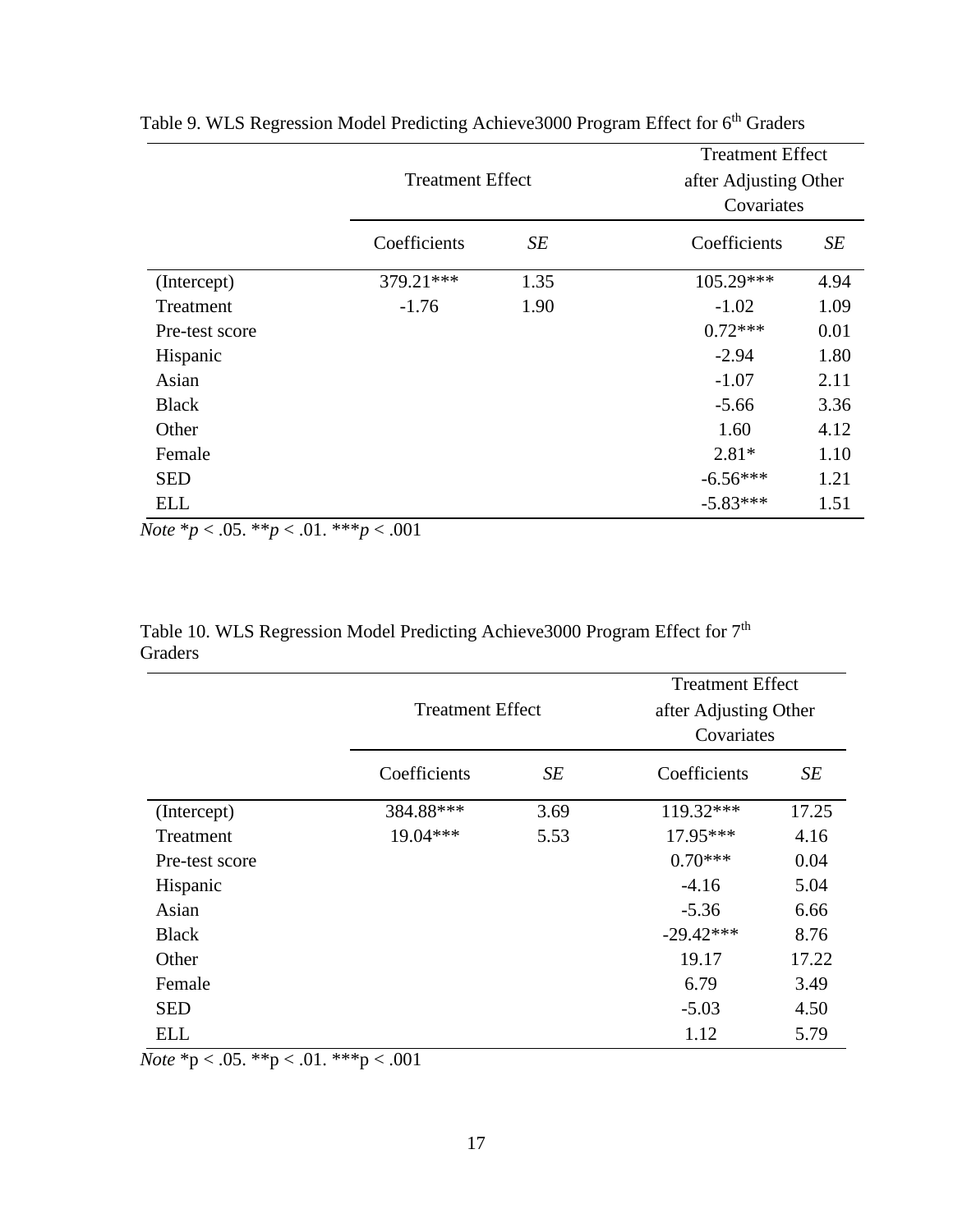|                |                         |      | <b>Treatment Effect</b> |       |
|----------------|-------------------------|------|-------------------------|-------|
|                | <b>Treatment Effect</b> |      | after Adjusting Other   |       |
|                |                         |      | Covariates              |       |
|                | Coefficients<br>SE      |      | Coefficients            | SE    |
| (Intercept)    | 374.35***               | 4.48 | $104.33***$             | 24.62 |
| Treatment      | 13.88*                  | 6.22 | $8.14*$                 | 3.59  |
| Pre-test score |                         |      | $0.79***$               | 0.06  |
| Hispanic       |                         |      | $-9.61$                 | 5.54  |
| Asian          |                         |      | 12.05                   | 16.55 |
| <b>Black</b>   |                         |      | $-28.23$                | 14.83 |
| Other          |                         |      | $-20.22$                | 22.66 |
| Female         |                         |      | $-6.00$                 | 3.77  |
| <b>SED</b>     |                         |      | $-3.76$                 | 4.02  |
| ELL            |                         |      | $-5.97$                 | 5.61  |

Table 11. WLS Regression Model Predicting Achieve3000 Program Effect for 8<sup>th</sup> **Graders** 

*Note* \**p* < .05. \*\**p* < .01. \*\*\**p* < .001

 $\overline{\phantom{a}}$ 

| Table 12. Effect Size of the Achieve 3000 program by Grade Level <sup>34</sup> |  |  |  |  |  |  |  |
|--------------------------------------------------------------------------------|--|--|--|--|--|--|--|
|--------------------------------------------------------------------------------|--|--|--|--|--|--|--|

|             | Achieve3000<br><b>Effect Size</b> | Achieve3000 Effect Size<br>After Adjusting Other Covariates |
|-------------|-----------------------------------|-------------------------------------------------------------|
| $4th$ grade | 0.12                              | 0.10                                                        |
| $5th$ grade | 0.02                              | 0.01                                                        |
| $6th$ grade | $-0.03$                           | $-0.02$                                                     |
| $7th$ grade | 0.42                              | 0.40                                                        |

 $3$  In order to make sure that different effect sizes by grade levels in Table 12 are not due to poor matching, we checked the balance on the pretest measure for each grade. The results show that pretest differences after PS-adjustment are not statistically significant for each grade. For detailed information, see Appendices 5 and 6, respectively.

 $4$  The overlapping sample was used to obtain the results shown in Table  $6~12$ . Although discarding non-overlapping cases on the observed PS-logit is often recommended, doing so can result in reduced generalizability of results (Steiner & Cook, 2013). We conducted a sensitivity analysis using the whole sample including non-overlapping cases. The results show that the effect size for the sample group is the same as the result for the sample after excluding the 28 nonoverlapping cases, except for the  $8<sup>th</sup>$  graders: the effect size for  $8<sup>th</sup>$  graders is 0.18 before adjusting other covariates and also 0.16 after adjusting other covariates.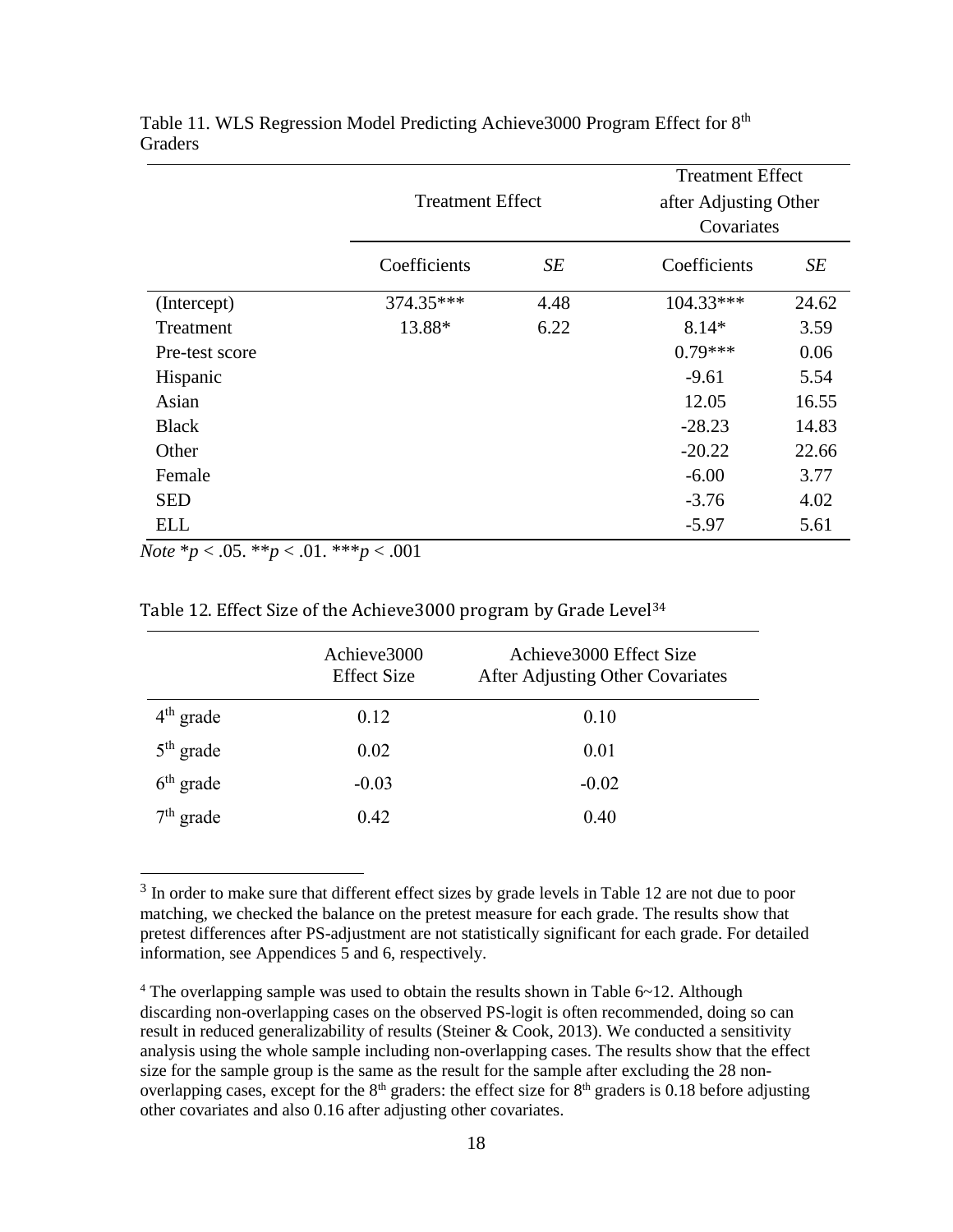| 8 <sup>th</sup> grade | 0.29 | 0.17 |
|-----------------------|------|------|
| ALL                   | 0.05 | 0.04 |

#### *Relationships Between Treatment Participation and Achievement*

In order to assess the relationship between program participation and Achive3000 outcomes, we examined several measures of students' program participation and the associations between these measures and student posttest outcomes. Table 13 provides the descriptive information on five different groups for the program-participation fidelity analyses: students who completed on average, one activity per week (Group 1); students who completed on average, two activities per week (Group 2); students who scored 75% or higher on the multiple choice activity (Group 3); students who completed on average, one activity per week and scored 75% or higher on the multiple choice activity (Group 4); and students who completed on average, two activities per week and scored 75% or higher on the multiple choice activity (Group 5).

| Group   | Program participation                                                                                                  | Student N |
|---------|------------------------------------------------------------------------------------------------------------------------|-----------|
| Group 1 | Students who completed on average, one activity per week                                                               | 1,184     |
| Group 2 | Students who completed on average, two activities per week                                                             | 631       |
| Group 3 | Students who scored 75% or higher on the multiple choice<br>activity                                                   | 565       |
| Group 4 | Students who completed on average, one activity per week and<br>scored 75% or higher on the multiple choice activity   | 438       |
| Group 5 | Students who completed on average, two activities per week and<br>scored 75% or higher on the multiple choice activity | 274       |

Table 13. Groups Defined for the Achieve3000 Participation Analysis

Table 14 demonstrates the results of the program participation analyses before controlling for students' background information. The results shown in Table 14 indicate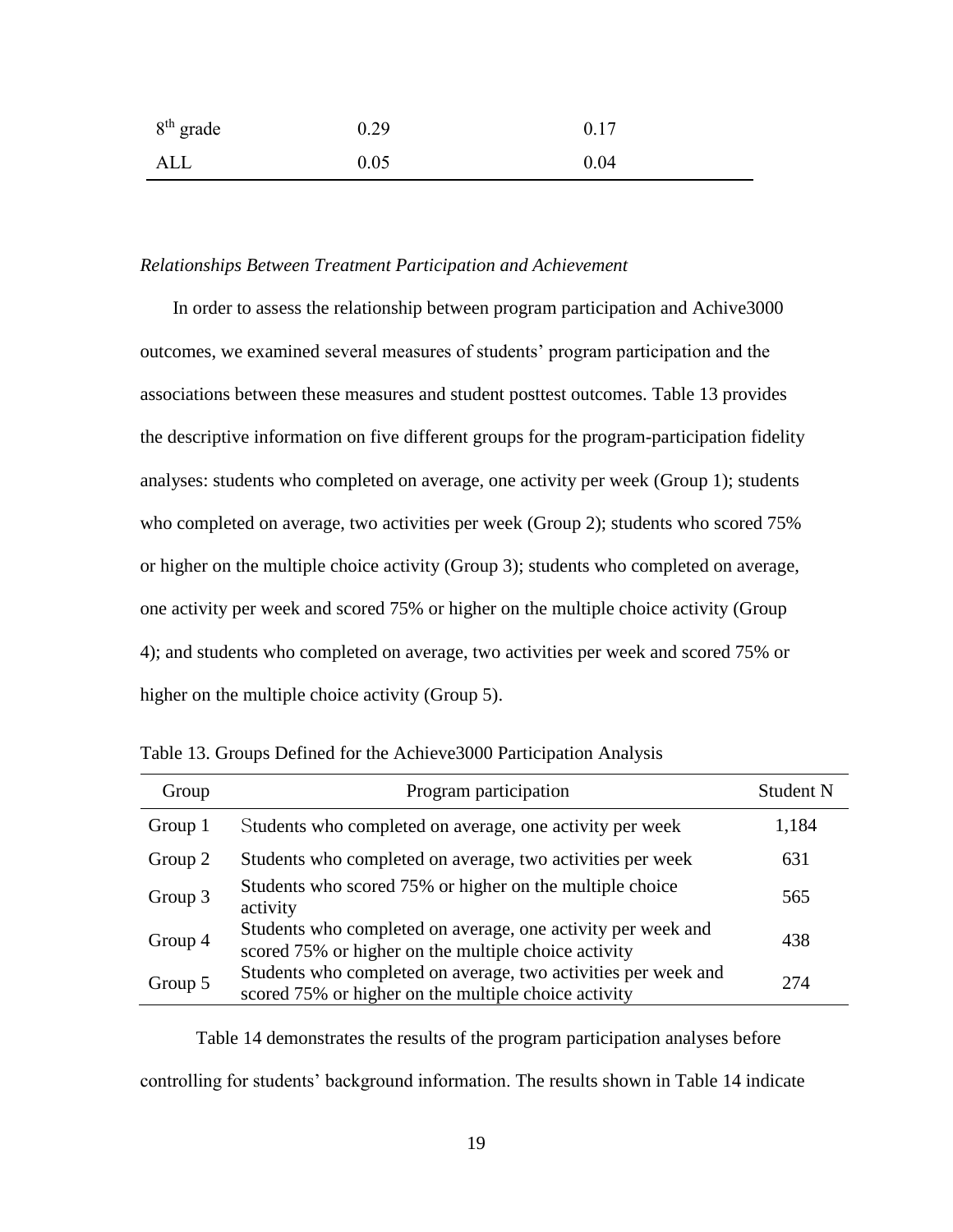that students who were involved in activities more frequently and those who scored higher on activities tended to achieve significantly higher on their posttest scores.

In addition, Table 15 displays the relationship between Achieve3000 participation after controlling for students' demographic information and their academic backgrounds. Similar to models shown in Table 14, the results of Table 15 also indicate that more frequent and more successful involvement in Achieve3000 activities were statistically significant predictors of Achieve3000 students' posttest scores, even after taking student background into account. These results suggest that the student participation measures, measuring fidelity of Achieve3000 participation, are important predictors of differences in students' Achieve3000 program achievement outcomes.

|                                                                   |             |                               | Posttest Outcomes by Group |             |             |  |
|-------------------------------------------------------------------|-------------|-------------------------------|----------------------------|-------------|-------------|--|
|                                                                   | Group 1     | Group 2<br>Group 3<br>Group 4 |                            |             |             |  |
|                                                                   | Coefficient | Coefficient                   | Coefficient                | Coefficient | Coefficient |  |
|                                                                   | (SE)        | (SE)                          | (SE)                       | (SE)        | (SE)        |  |
| Intercept                                                         | 370.10***   | $377.17***$                   | 371.76***                  | 374.23***   | 378.74***   |  |
|                                                                   | (1.97)      | (1.51)                        | (1.42)                     | (1.36)      | (1.33)      |  |
| Program<br>Participation                                          | $23.54***$  | $22.23***$                    | $45.51***$                 | $48.01***$  | 45.53***    |  |
|                                                                   | (2.53)      | (2.65)                        | (2.60)                     | (2.83)      | (3.49)      |  |
| $N_{\text{obs}}$ * $\approx$ 05 ** $\approx$ 01 *** $\approx$ 001 |             |                               |                            |             |             |  |

Table 14. Relationships Between Program Participation and Posttest Outcomes

*Note* \**p* < .05. \*\**p* < .01. \*\*\**p* < .001

### *Conclusion*

Given the strong link between literacy and overall academic performance, the significance of students' reading and writing skills has become increasingly emphasized in American education (Whitehurst & Lanigan, 2001). While there have been a number of interventions aimed at improving reading and writing skills, the effectiveness of those programs has been mixed (D'Agostino & Murphy, 2004). By examining the effectiveness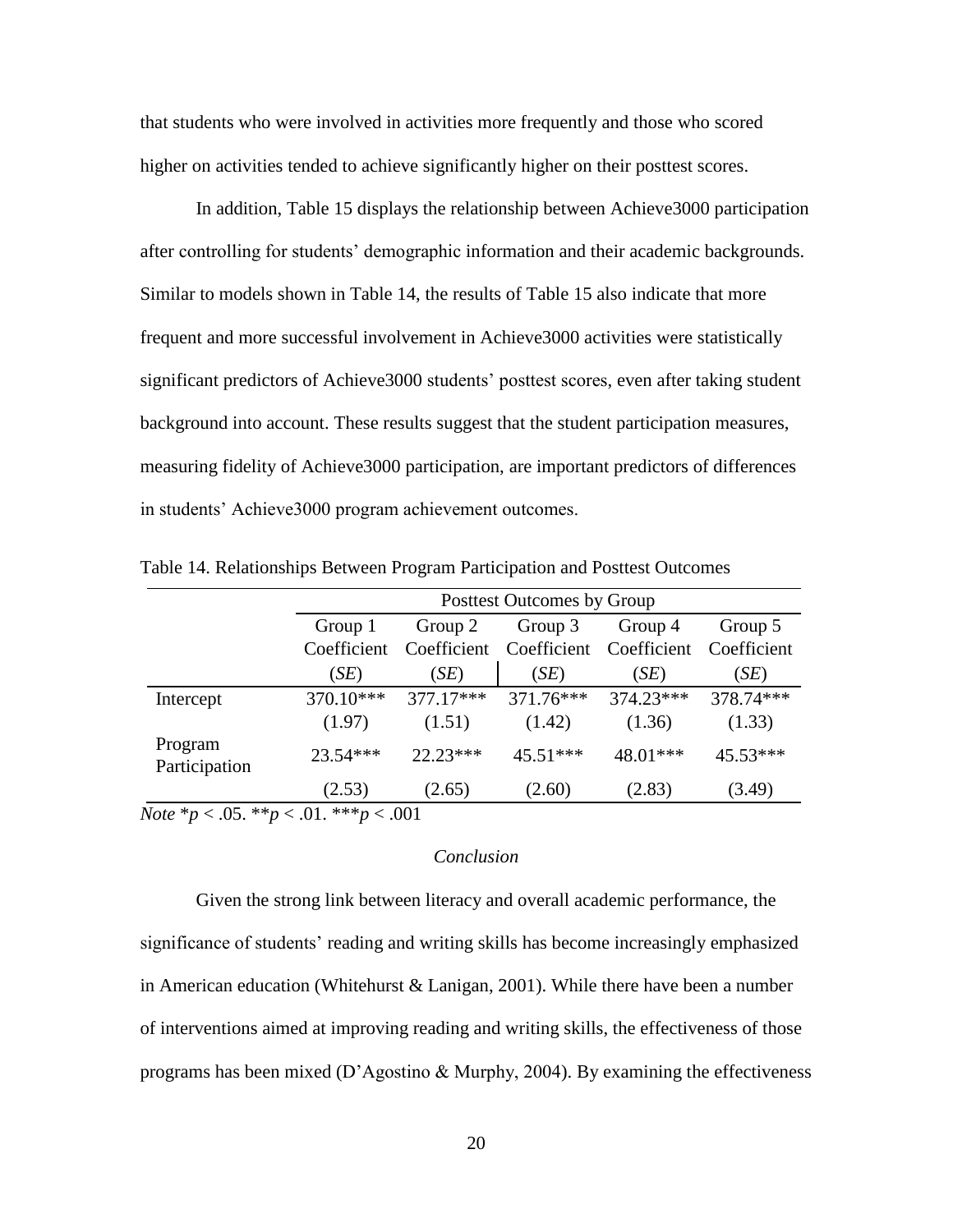of Achieve3000, one of the recent efforts to help students develop their skills in reading and writing by using differentiated online instruction, we expect to improve our understanding on how the program currently works for enhancing students' reading achievement and to provide suggestions to improve the program's quality in the long run.

The findings of this study provide evidence that students participating in the Achieve3000 programs had statistically higher California Standards Test Englishlanguage-arts outcomes, relative to a well-matched comparison group of similar students, after one-year of implementation in the Chula Vista, CA school district. This result is particularly encouraging since the statistically significant difference favoring the program group holds even after controlling for students' various backgrounds including ethnicity, gender, students' socioeconomic status, and their language status. Because our balance

|                | Posttest Outcomes by Group |             |             |             |             |  |
|----------------|----------------------------|-------------|-------------|-------------|-------------|--|
|                | Group 1                    | Group 2     | Group 3     | Group 4     | Group 5     |  |
|                | Coefficient                | Coefficient | Coefficient | Coefficient | Coefficient |  |
|                | (SE)                       | (SE)        | (SE)        | (SE)        | (SE)        |  |
| Intercept      | 101.11***                  | 102.86***   | 113.06***   | 112.66***   | 109.75***   |  |
|                | (6.51)                     | (6.51)      | (6.72)      | (6.72)      | (6.71)      |  |
| Pre-test score | $0.70***$                  | $0.70***$   | $0.68***$   | $0.68***$   | $0.69***$   |  |
|                | (0.01)                     | (0.01)      | (0.02)      | (0.02)      | (0.02)      |  |
| Hispanic       | $-0.54$                    | $-0.79$     | 0.20        | $-0.06$     | $-0.64$     |  |
|                | (2.30)                     | (2.29)      | (2.32)      | (2.32)      | (2.33)      |  |
| Asian          | 4.65                       | 4.39        | $5.60*$     | 5.02        | 4.73        |  |
|                | (2.69)                     | (2.70)      | (2.70)      | (2.70)      | (2.71)      |  |
| <b>Black</b>   | $-4.30$                    | $-4.10$     | $-1.91$     | $-2.68$     | $-3.10$     |  |
|                | (4.22)                     | (4.23)      | (4.24)      | (4.24)      | (4.25)      |  |
| Other          | $-0.37$                    | $-0.54$     | $-0.56$     | $-1.08$     | $-1.42$     |  |
|                | (4.78)                     | (4.78)      | (4.83)      | (4.83)      | (4.85)      |  |
| Female         | 1.66                       | 1.72        | 1.38        | 1.16        | 1.54        |  |
|                | (1.51)                     | (1.51)      | (1.52)      | (1.53)      | (1.53)      |  |
| <b>SED</b>     | $-5.39**$                  | $-5.52**$   | $-5.22**$   | $-5.13**$   | $-5.23**$   |  |
|                | (1.68)                     | (1.68)      | (1.69)      | (1.70)      | (1.70)      |  |

Table 15. Relationships Between Program Participation and Posttest Outcomes after Adjusting Other Covariates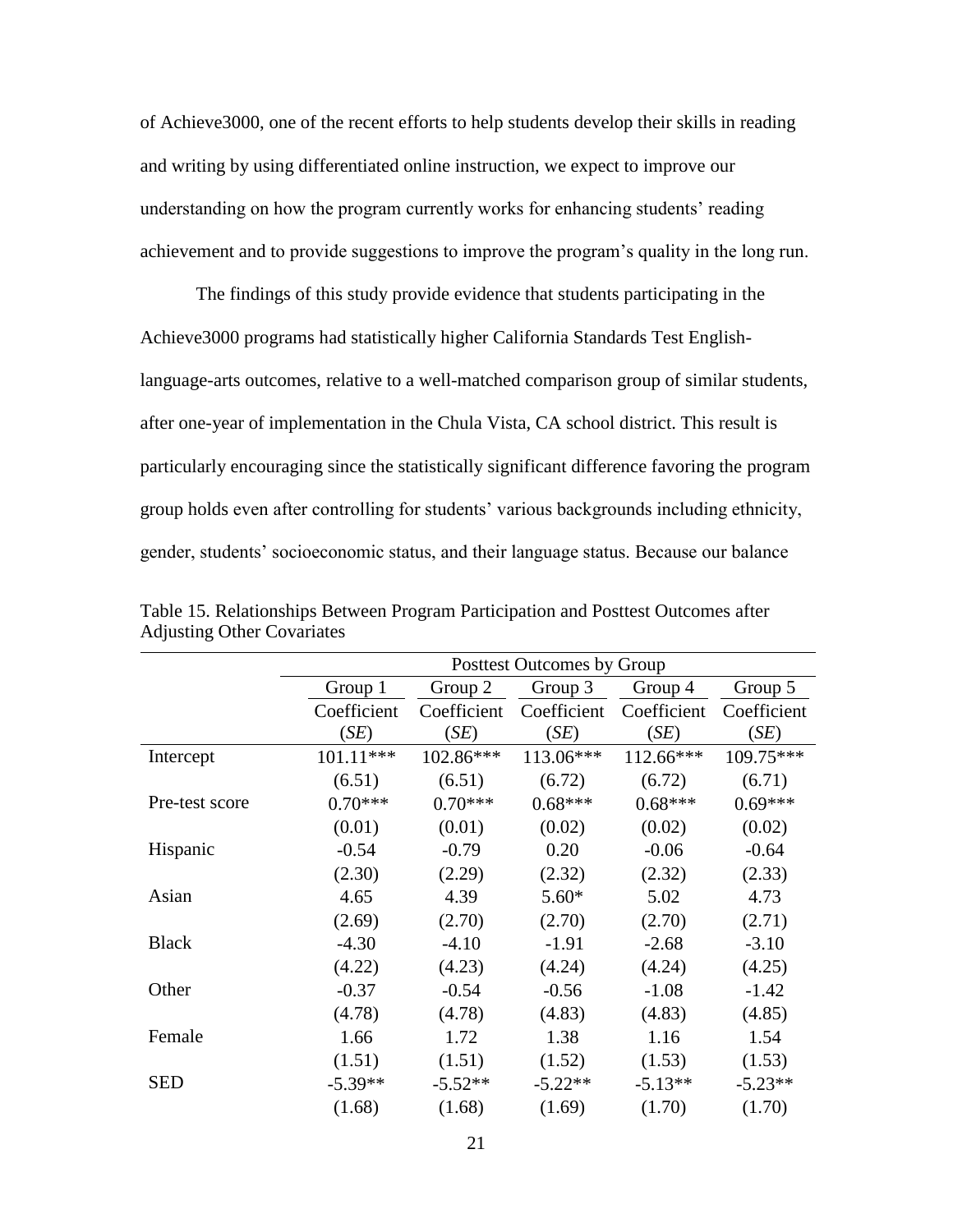| ELL                                                    | $-9.44***$ | $-9.49***$ | $-9.89***$ | $-9.84***$ | $-9.93***$ |
|--------------------------------------------------------|------------|------------|------------|------------|------------|
|                                                        | (2.08)     | (2.08)     | (2.10)     | (2.11)     | (2.11)     |
| $5th$ grade                                            | 35.46***   | $35.23***$ | 33.32***   | 33.66***   | 34.02***   |
|                                                        | (2.00)     | (2.00)     | (2.02)     | (2.02)     | (2.02)     |
| $6th$ grade                                            | $5.10**$   | $5.04$ **  | 2.89       | 3.31       | 3.58       |
|                                                        | (1.92)     | (1.92)     | (1.95)     | (1.94)     | (1.95)     |
| $7th$ grade                                            | 24.93**    | $25.17**$  | $24.14**$  | $24.26**$  | 23.95**    |
|                                                        | (7.96)     | (7.97)     | (7.91)     | (7.92)     | (7.95)     |
| $8th$ grade                                            | $29.05**$  | 29.19**    | $27.02**$  | $26.44**$  | 26.89**    |
|                                                        | (9.69)     | (9.71)     | (9.63)     | (9.63)     | (9.67)     |
| Program                                                |            |            |            |            |            |
| Participation                                          | $6.74***$  | $6.09***$  | 12.59***   | 13.23***   | 12.65***   |
|                                                        | (1.59)     | (1.66)     | (1.78)     | (1.92)     | (2.25)     |
| <i>Note</i> $* p < .05$ . $* p < .01$ . $* * p < .001$ |            |            |            |            |            |

checks revealed an overall baseline effect size difference between our Achieve3000

student group ( $n = 1,957$ ) and the comparison group ( $n = 7,598$ ) of  $d = 0.003$ , this suggests that the baseline equivalence of our quasi-experimental matched comparison group meets widely recognized standards for assessing pre-intervention differences between groups (Ho, Imai, King, & Stuart, 2007; Rubin, 2001; What Works Clearinghouse, 2014). Namely, because the pretest difference separating the Achieve3000 and comparison group was less than *d* = .25, and because we used OLS regression adjustment for the small pretest difference of  $d = 0.003$ , we can be more confident that the posttest differences favoring Achieve3000 students were not a result of any pre-existing achievement differences.

In addition, we found that the effectiveness of the program varied considerably across grades, though positive and statistically significant posttest differences were found across several grade levels. This evidence, though exploratory, may help in formative ways to identify which grade levels seem to benefit more or less from the Achieve3000 program. In particular, the largest effect sizes were found for  $7<sup>th</sup>$  grade,  $d = .40$ , and  $8<sup>th</sup>$ 

22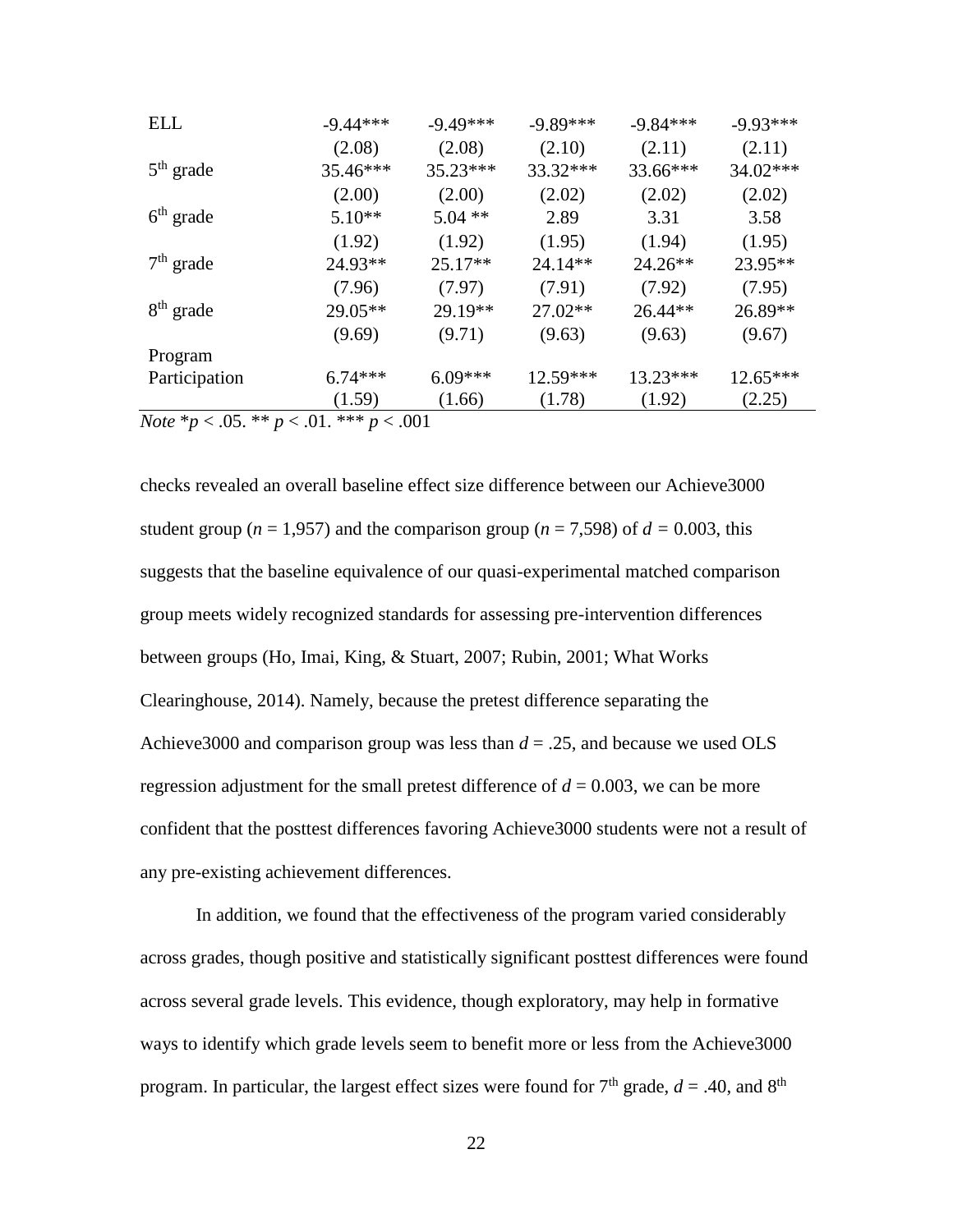grade,  $d = 0.17$ . This result may suggest that the Achieve 3000 program for 7<sup>th</sup> and 8<sup>th</sup> grade students is particularly effective. However, these larger effect sizes are ultimately based on relatively small sample sizes and are, therefore, estimated with less precision.

Due to data limitations, this study does not account for the multi-level structure of the data (the clustering of students within schools). Further research may address this limitation by examining how the program's impact varies across schools. Additionally, future research may examine whether the program has a longer-term impact on student learning.

### **References**

- Achieve3000 (2014) Achieve3000 official website. Retrieved from <http://www.achieve3000.com/>
- Cunningham, A E, & Stanovich, K E (1998). Early reading acquisition and its relation to reading experience and ability 10 years later. *Developmental Psychology, 33*, 934- 945.
- D'Agostino, J. V., & Murphy, J. A. (2004). A meta-analysis of Reading Recovery in United States schools. *Educational Evaluation and Policy Analysis, 26*(1), 23-28.
- Ho, D.E., Imai, K., King, G., & Stuart, E.A. (2007). Matching as nonparametric preprocessing for reducing model dependence in parametric causal inference. *Political Analysis, 15,* 199-236.
- Murnane, R. J., & Willett, J. B. (2010). *Methods Matter: Improving Causal Inference in Educational and Social Science Research.* Oxford University Press.

National Center for Educational Statistics. (2011). *National assessment of educational*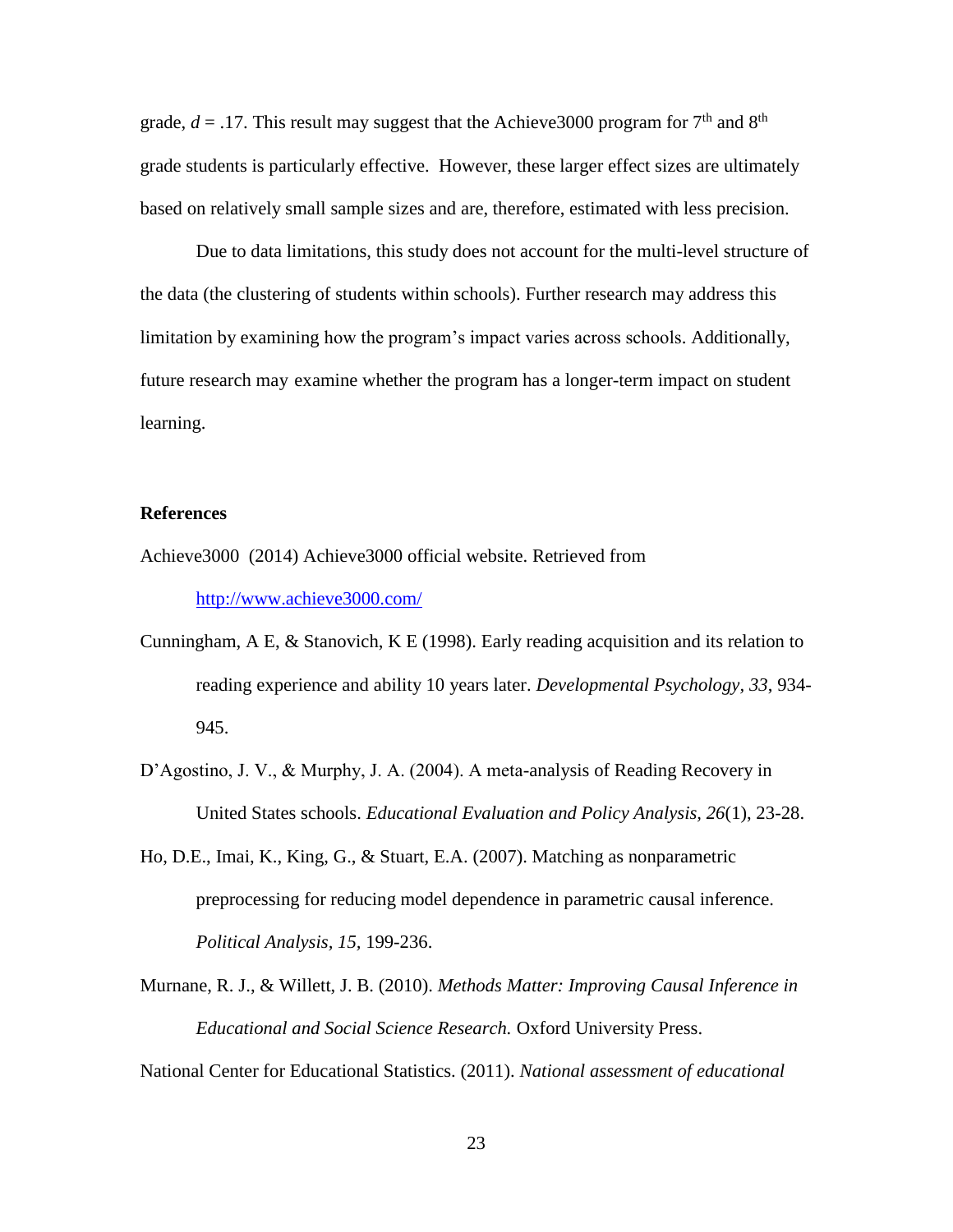*progress: 2011 reading assessments.* Washington, DC: U.S. Department of Education, Institute of Education Sciences.

- Rosenbaum, P. R. (1987). Model-based direct adjustment. *Journal of the American Statistical Association*, *82*(398), 387-394.
- Rubin, D. B. (2001). Using propensity scores to help design observational studies: application to the tobacco litigation. *Health Services and Outcomes Research Methodology*, *2*(3-4), 169-188.
- Sharkey, P., & Sampson, R. J. (2010). Destination effects: Residential mobility and trajectories of adolescent violence in a stratified metropolis. *Criminology*, *48*(3), 639-681.
- Steiner, P. M., & Cook, D. (2013). Matching and propensity scores. *The Oxford Handbook of Quantitative Methods in Psychology*, *1*, 237.
- What Works Clearinghouse (2014). *What Works Clearinghouse procedures and standards handbook* (version 3.0). Washington, DC: Institute of Educations Sciences.
- Whitehurst, G l, & Lanigan, C l (2001). Emergent literacy: Development from prereaders to readers In S .. B. Neuman & D. K Dickinson (Eds . .), *Handbook of early literacy research* (pp. 11-29). New York: Guilford.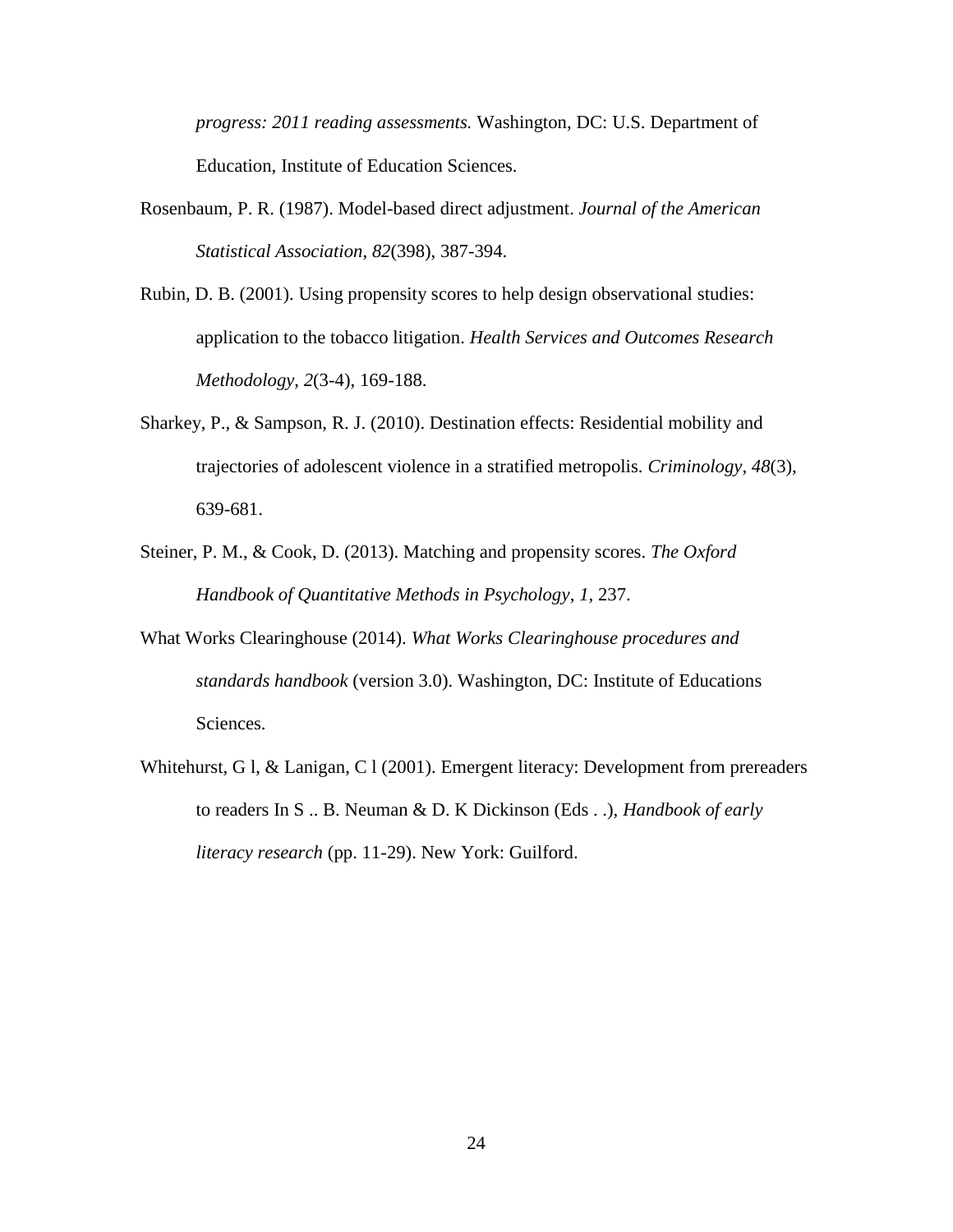

Appendix 1. Overlap of the treatment and control group on the estimated PS-logit

# of non-overlapping cases: 24, breaks: -3.225964 -0.2661278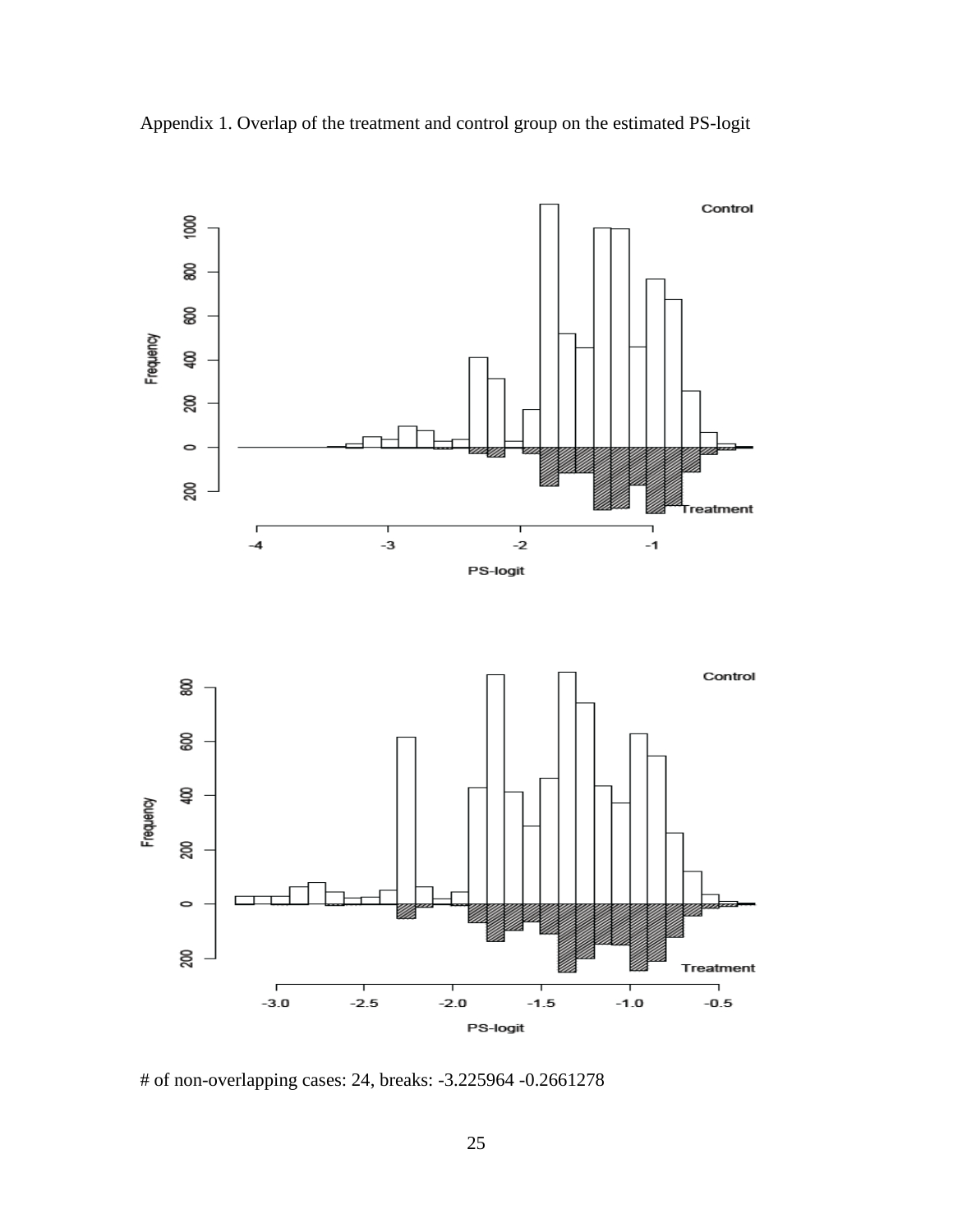

# Appendix 2. Balancing plots: Initial imbalance before PS adjustment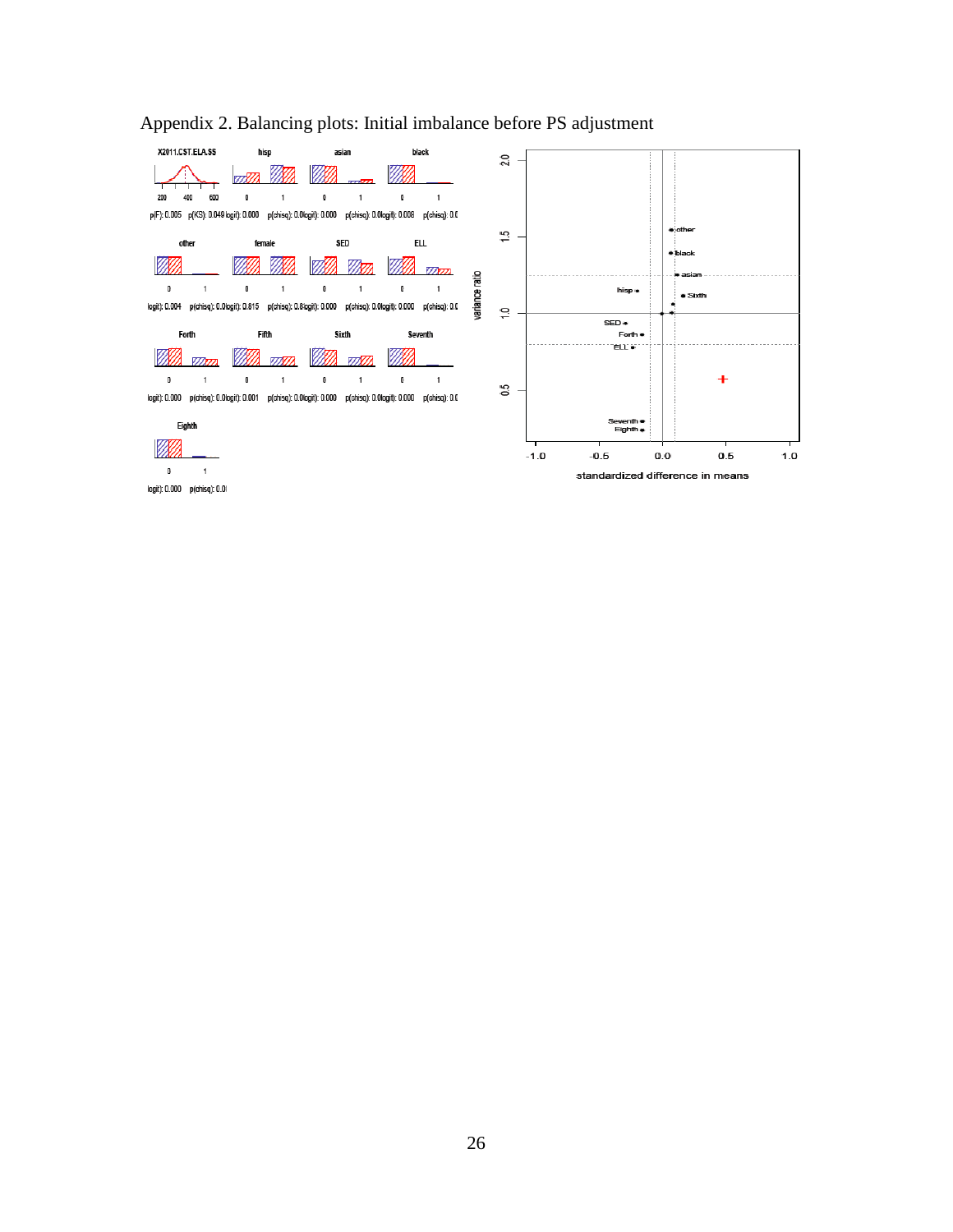

# Appendix 3. Balance after PS adjustment (with all cases)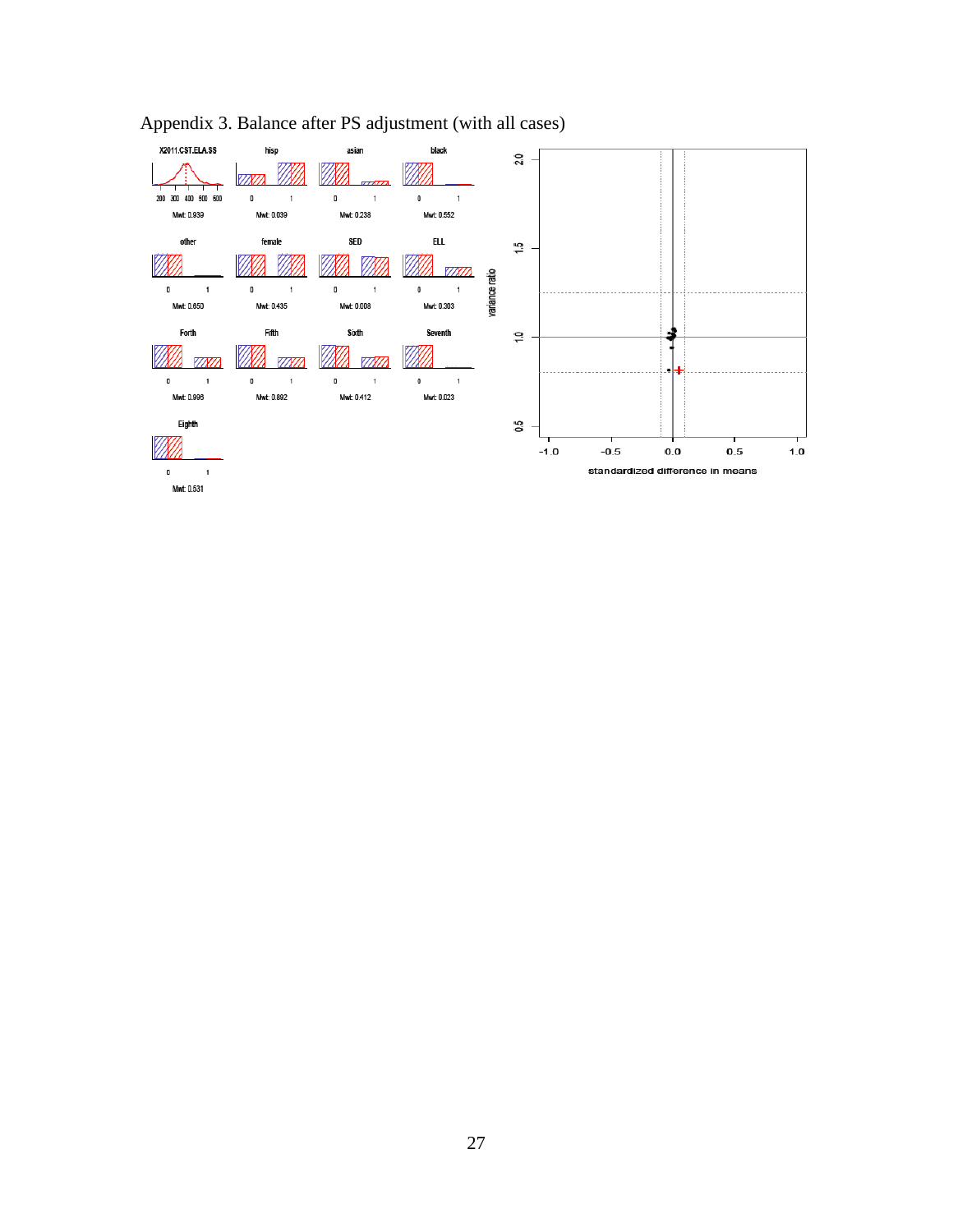

# Appendix 4. Balance after PS adjustment (with overlapping cases only)